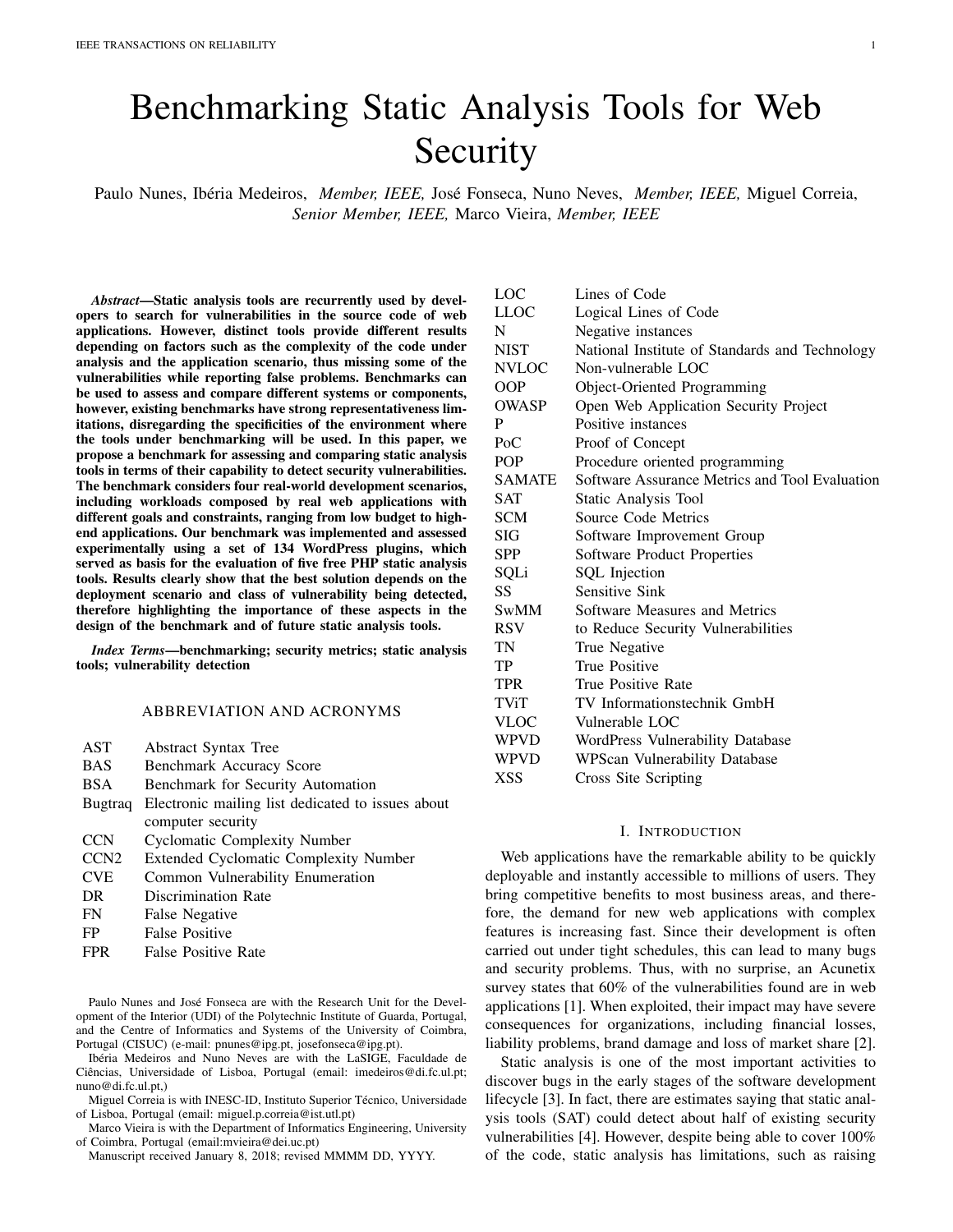false alarms and missing some application flaws, as the level of their success depends on factors like the complexity of the code, the employed programming constructs, and the included third-party components [5]. Consequently, different tools tend to return quite different results, and the selection of the SAT that best fits a specific project is a challenging task.

Benchmarking could assist in the selection of alternative SATs by comparing their behavior while testing relevant applications. However, the currently available SAT benchmarks are very limited, being the most well-known efforts the Software Assurance Metrics and Tool Evaluation (SAMATE) project from NIST [6] and the OWASP Benchmark for Security Automation (BSA) [7]. Besides not producing true to life results, these benchmarks also lack the ability to be tailored to a specific context (e.g., critical or non-critical applications), which may affect the relevance of the results.

This paper proposes an approach to design benchmarks for the evaluation of SATs that detect vulnerabilities in web applications considering different levels of criticality. Contrasting with SAMATE and BSA, we propose the use of *workloads* composed by real applications that have known vulnerabilities (used to exercise the SATs, thus supporting their evaluation) This assures that SATs are tested considering the need to address both the complexity and the way real code is built, instead of processing much simpler synthetic code samples or test cases (as done by SAMATE and BSA). In fact, research shows that SATs perform better with synthetic test cases than with real software [8]. Additionally, by exploring the notion of *application scenarios* (a scenario is a realistic situation of vulnerability detection that depends on the criticality of the application being tested and on the security budget available), our approach allows a better match of its outcomes with the environmental requirements for the SAT operation. In particular, we consider four representative real-world usage scenarios, ranging from the development of business-critical to lower-quality applications.

The use of application scenarios in the benchmark raises two fundamental challenges: *how should the SATs be ranked*? and, *how should the workload be created*? To rank the SATs we need several metrics, because no single metric is suitable to quantify all aspects of the performance of SATs in distinct scenarios [9]. Our approach relies on one main metric and a tiebreaker metric for each scenario, where the first is used to rank the tools and the second to decide eventual ties between two or more tools. To compose the workload, we consider a representative group of vulnerable applications for each scenario. Since this is very hard to attain (e.g., businesscritical software is often kept secret) and has an associated level of subjectivity (e.g., there are different interpretations of what constitutes critical software), we propose a standard procedure to assign applications to scenarios based on their *code quality*. Generically, the assumption is that, *scenarios that are more stringent normally run software with better quality*. Therefore, we should assign applications with better quality to scenarios with higher criticality. The quality of the applications is measured using a quality model based on the ISO/IEC 9126 standard, relying on a set of source code metrics (e.g. the cyclomatic complexity), which are related to nonfunctional requirements and can be obtained without running the applications.

To demonstrate our approach, we designed a *benchmark to rank SATs for WordPress plugins*. As WordPress is by far the most popular content management system in use on the Web [10], its plugins are responsible for a huge number of vulnerabilities, e.g., 22% of the 170K sites hacked in 2012 were via vulnerable plugins [11]. Moreover, 25% of all compromised WordPress sites (89,000) analyzed by *Sucuri* [12] in the first quarter of 2016 were due to just three vulnerable plugins (TimThumb, RevSlider, and GravityForms). Our benchmark includes 134 off-the-shelf WordPress plugins, organized in four vulnerability detection scenarios, covering SQL Injection (SQLi) and Cross Site Scripting (XSS) vulnerabilities, which are among the most critical and frequent web application vulnerabilities [13].

The benchmark was used to evaluate five open-source PHP SATs (RIPS, Pixy, phpSAFE, WAP, and WeVerca). Results show that it can be used to rank the SATs, and that different tools have distinct vulnerability detection capabilities, with some performing very poorly in some cases. Moreover, we observed that no tool is the most appropriate for all scenarios, which confirms the relevance of adapting the ranking metrics and the workload considering the characteristics of the scenario where the tools are going to be used. By comparing our results with the SAMATE and BSA benchmarks we show the relevance of using application scenarios considering specific metrics and tailored workloads.

The contributions of this work can be summarized as follows:

- 1) A general approach to design benchmarks for the evaluation of SATs able to detect software vulnerabilities, considering (i) workloads that include real vulnerable applications representative of scenarios with different levels of criticality, and (ii) different ranking metrics.
- 2) A process to build workloads by collecting vulnerable applications, characterizing them in terms of vulnerable and non-vulnerable lines of code (LOC), and assigning them to scenarios.
- 3) A process for assigning applications to scenarios based on their software quality.
- 4) A concrete instantiation of the general approach to demonstrate its feasibility, evaluating five SATs on the detection of SQLi and XSS vulnerabilities in a workload composed of 134 WordPress plugins organized in four scenarios and using different metrics for each scenario.
- 5) A comparative evaluation of the ranking obtained using our instantiation with the SAMATE methodology and the OWASP's BSA benchmark.

The outline of the paper is as follows. Next section introduces background concepts and related work. Section III details the proposed approach for benchmarking SATs for vulnerability detection. Section IV describes an instantiation using WordPress plugins as workload. Section V presents the experimental results and Section VI discusses the main properties and limitations of the proposed benchmark. Section VII concludes the paper.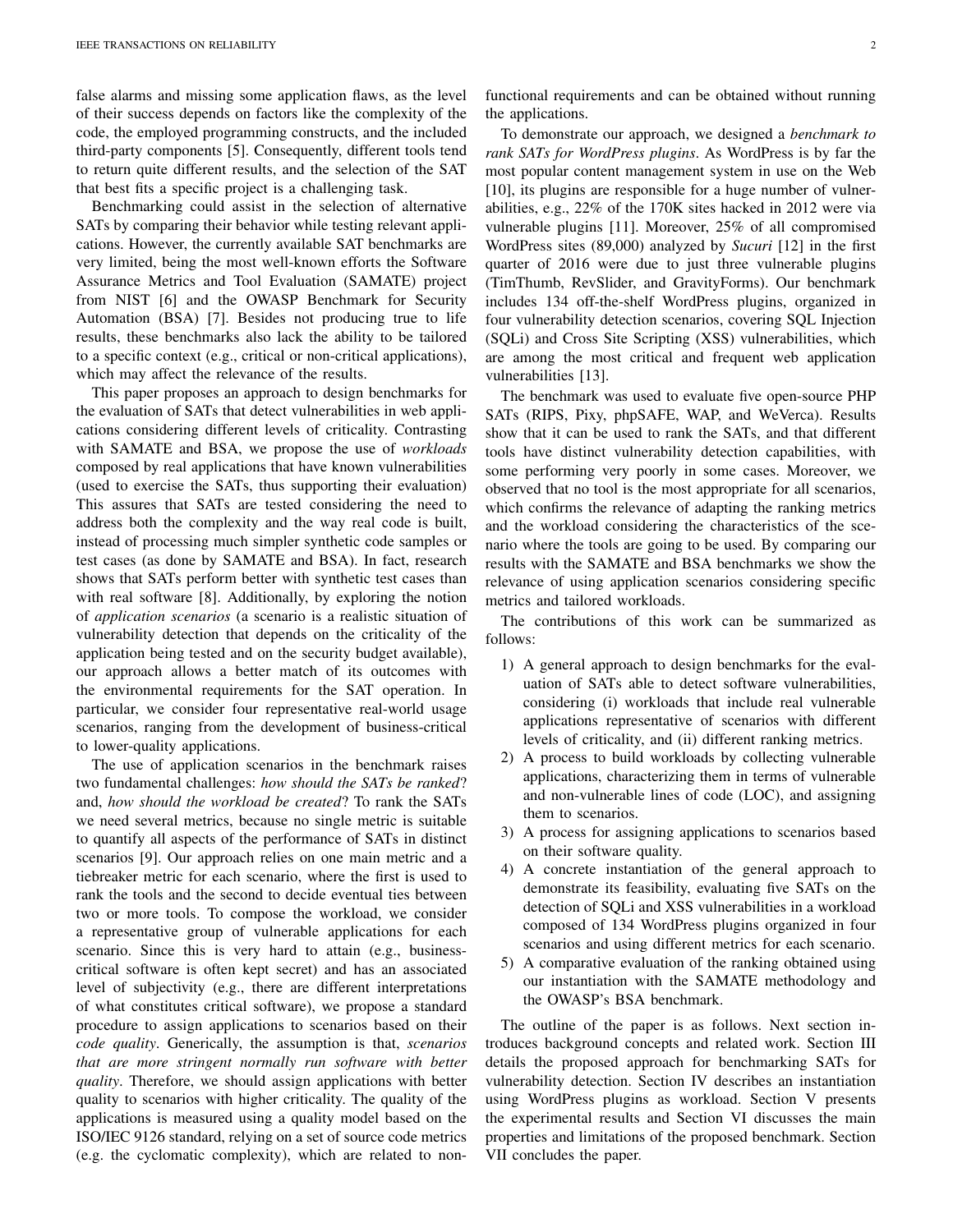## II. BACKGROUND AND RELATED WORK

This section presents background on benchmarking procedures, a review of SATs for vulnerability detection and how they may be compared by means of existing benchmarks. An overview of software quality models is also included, as they are important to define the workload for each scenario.

## *A. Benchmarks*

The most common method to assess and compare the performance of alternative tools is to run them with a set of representative test cases and compare the results. A standard process for doing this task is called a *benchmark* [14] [15] and typically includes three main components [16]:

- 1) Workload, which is a set of representative test cases for the tools under benchmarking.
- 2) Metrics to compare how the tools under benchmarking fit their purpose.
- 3) Procedures and rules for the benchmark execution.

The workload is the component most influenced by the benchmarking domain and strongly determines the results. Thus, the workload should ensure the following properties [16]:

*Representativeness* - the workload should be typical of the domain in which the benchmark will be applied. This is influenced by the size and diversity of the test cases [8]. The benchmark results should provide relevant information to the users in the context of their planned use.

*Comprehensiveness* - the workload should be able to exercise all the important features typically used in the target domain. Features should be balanced according to usage in real cases.

*Focus* - the workload should be centered on characterizing the targets under benchmarking. Three criteria should be considered: *coverage* (the need for applications with a broad and complete range of tests), *relevance* (the importance of the load in the context of the benchmark domain) and *ground truth* (ideally, to know the expected result from the execution of the load).

*Configurability* - users should be able to customize the workload considering their requirements (scenario).

*Scalability* - the workload should increase or decrease in number and complexity of test cases preserving the relation with the real application scenario.

#### *B. Static Analysis Tools for Vulnerability Detection*

XSS and SQLi have been for many years in the first three places of the OWASP Top 10 of web application security vulnerabilities [13], and they are also two of the most widely exploited ones [17]. A XSS attack consists of the injection of JavaScript in a vulnerable web page; and a SQLi attack is the injection of code that changes the SQL query sent to the back-end database. These attacks are very dangerous to enterprises and individuals, since they may allow performing undue actions, such as accessing privileged database accounts, manipulating unauthorized database data, impersonating other users to perform actions on their behalf, defacing websites, injecting malware and virus, among others. Many static

analysis tools include features for detecting SQLi and XSS vulnerabilities, although their real effectiveness is questionable and not fully understood [18] [8].

SATs inspect the source code of a software program without executing it, to discover potential problems (e.g., security vulnerabilities). These tools are considered by many as the most efficient way to automatically locate vulnerabilities in software [19] [20] [21]. However, SATs are limited by their nature and often contain bugs themselves [22]. Moreover, some specific programming constructs are difficult to analyze, such as dynamic file inclusion, evaluation of dynamic strings, object-oriented programming (OOP), and automatic typecasts. Therefore, SAT developers simplify assumptions by producing approximate solutions that frequently lead to false alarms and undetected vulnerabilities [22].

Nowadays, there is a large number of SATs available and novel tools are emerging to address new needs. However, different tools have different strengths, depending on the algorithms and technologies used in their development [23] [24]. Due to the diversity of results coming from SATs, especially the trade-off between soundness and completeness, there is no consensus regarding which one is the best, because false alarms take a lot of time to verify and undetected vulnerabilities may lead to exploits.

In a previous work we studied this problem arguing that a combination of diverse SATs can improve the vulnerability detection [25]. We evaluated 32 combinations of SATs for different scenarios and vulnerability classes, and showed that the best solution: 1) is never composed by all the SATs, 2) changes both across scenarios and classes of vulnerabilities, and 3) in some cases is just a single SAT. In fact, combining many tools can be counter-productive as this will not lead to the detection of more vulnerabilities, but will increase the number of FPs reported. In the experiments described in [25], we used a benchmark for SATs, for criticality scenarios and a workload of real applications. However, the process of defining and implementing such a benchmark, the problems associated and their solutions were not detailed. The current paper fills this gap by proposing and evaluating such benchmark and discussing all the aspects leading to its implementation. It also presents a case study on how to find the most appropriate SAT that satisfies the requirements of each scenario.

## *C. Benchmarks for Static Analysis Tools*

There is no consensus on the metrics to use for evaluating the effectiveness of SATs (coverage, precision, recall, F-Measure, discrimination, etc.). Delaitre et al. [8] identified three test case characteristics required to calculate such metrics: statistical significance, ground truth, and relevance. However, in practice, test cases respecting all these characteristics do not exist (or are not publicly available), and creating them is difficult due to the amount of effort that would be required. What we can find are test cases combining two of the characteristics: software with Common Vulnerability Enumeration (CVE) (relevance and ground truth), production software (statistical significance and relevance), and synthetic test cases (statistical significance and ground truth) [8].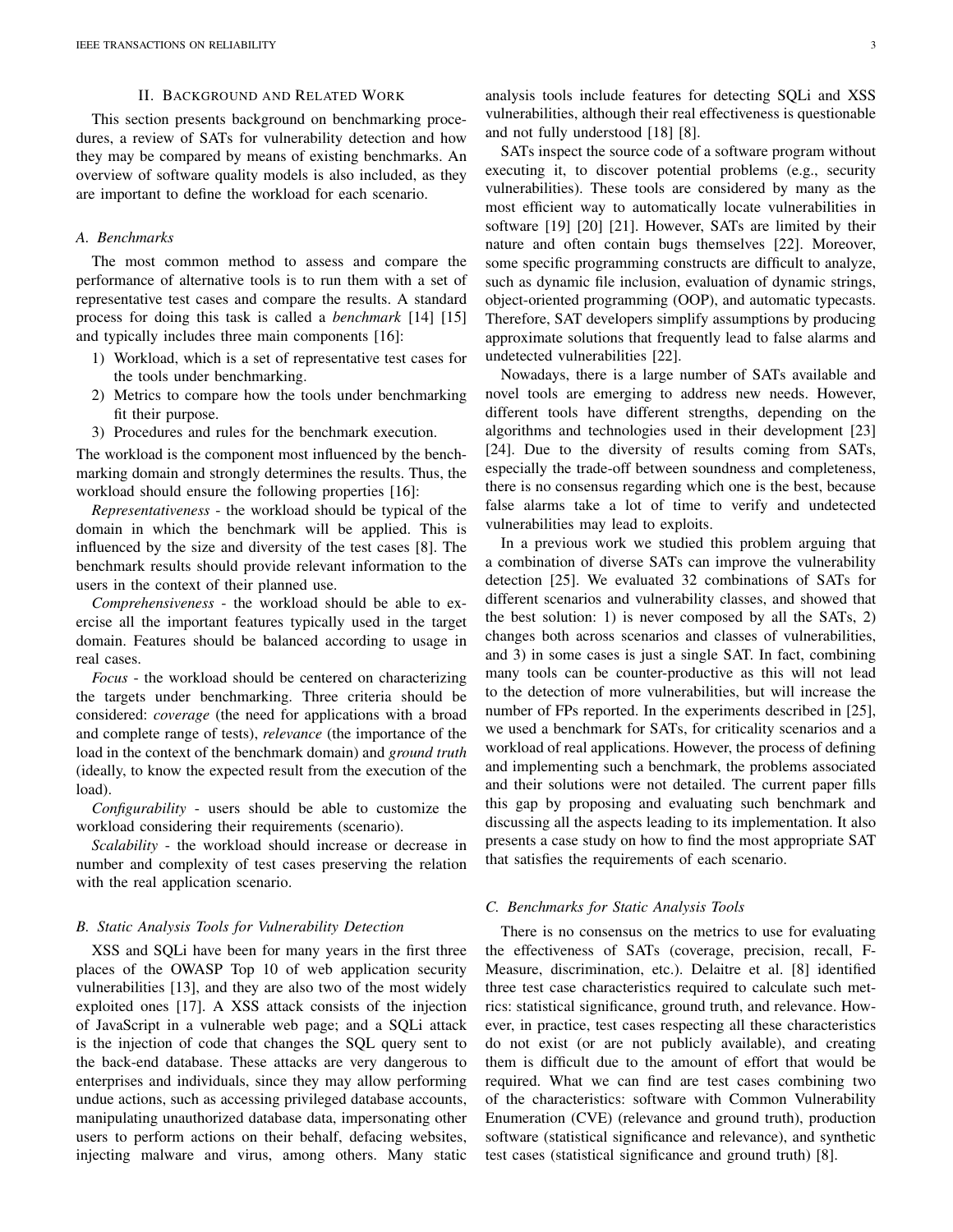Two benchmarks for SATs are the BSA [7] from OWASP and the SAMATE project [6] from NIST. Through the development of tool functional specifications [26], test suites and tool metrics, the SAMATE project establishes a methodology to understand the capability of SATs against a set of weaknesses. The workload contains test suites for C/C++, Java, and PHP code, and includes a variety of test cases inspired on real applications, applications specifically developed for the benchmark and code written by students. The metrics used to evaluate the tools are the false positive rate, precision and recall.

The BSA from OWASP is a free and open test suite to evaluate the speed, coverage, and accuracy of automated SATs and services [7]. The workload contains over 20K Java test cases that are fully runnable and exploitable, including 11 classes of vulnerabilities. Each category comprises test cases with and without vulnerabilities. Instead of real applications, the test cases are small pieces of code with less than 100 lines, derived from coding patterns observed in real applications.

Evaluating the effectiveness of SATs using the SAMATE and the BSA benchmarks requires some manual work: running the SATs for detecting vulnerabilities in the synthetic workloads, converting the results of the SATs to a common format, comparing the results with the expected ones, and computing the chosen evaluation metrics. The main limitation of both SAMATE and BSA is the synthetic workload, which is composed mainly by simple small test cases with few programming constructs, that may not be representative of production code, limiting the validity of the results in real conditions [8]. Also, the evaluation procedure does not consider the specific characteristics of the scenario where the tools are to be used. This contrasts with the reality, where applications are large and complex. Thus, with these test cases, it is very difficult to evaluate the real effectiveness of the SATs. In our benchmark, we propose a workload composed of software in production, i.e., real applications that have real vulnerabilities. The workload is built following a process to characterize the applications in term of vulnerable LOCs and non-vulnerable LOCs, and assign them to scenarios based on their software quality.

Kupsch and Miller [27] compared the results of two commercial SATs with an in-depth manual vulnerability assessment. The SATs just found a few of the several vulnerabilities discovered in the manual assessment and missed many vulnerabilities requiring a deep understanding of the source code.

In additon to the workload issues, another limitation of existing works is the use of the same metrics independently of the environment where the vulnerability detection is going to be performed (projects have specific goals and constraints regarding criticality and budget). We aim to improve these aspects by using a representative set of real web applications with real vulnerabilities, and to use different evaluation metrics to rank the tools according to the scenario considered.

# *D. Software Quality*

Several software quality models were proposed and many tools were created to control the development and maintenance of software [28][29][30][31]. Among others, these tools are used to identify problems in the source code early in the development process, allowing project managers to take mitigation actions. In fact, several studies show that there is a relation between the quality of the source code and the failures of software products [32]. For example, it is known that code units that have the highest complexity also tend to contain more defects [33].

Web applications have characteristics in common with traditional software, however they also have unique characteristics that are related to the distributed nature of the Internet, use and reuse of third-party components developed in multiple languages, web interfaces with users, the speed of access to data, and the security of transactions [34]. Thus, traditional software quality models may not be adequate to fully assess the quality of web applications. Since web applications became an indispensable platform in all sectors of our society, researchers proposed models for assessing the quality characteristics of web-based applications. Nabil et al [35], proposed a software quality model for web-based applications that extends the ISO 9126 software quality model by adding characteristics such as reusability, scalability, credibility, security, popularity and profitability, among others. They organized these characteristics in three views: developers, owners, and visitors. Sankar et al. [34] proposed common quality attributes for secure web applications organized in four quality categories: design, runtime, system, and user.

Several source code metrics (SCMs), like the Extended Cyclomatic Complexity Number (CCN2, a variation of the Cyclomatic Complexity (CCN) adapted for OOP [36]) [37], or the number of Logical Lines of Code (LLOC), have been proposed to measure quantitatively the quality of software products [38]. A common method for aggregating SCMs is to build a risk profile based on a set of predefined thresholds for the SCM [39]. This allows developers to focus on software units where SCMs are exceeding the thresholds first and the others later, as units with higher values for several SCMs tend to have more faults [32].

An appropriate use of SCMs requires risk thresholds to determine whether the value of a SCM is acceptable or not. These risk thresholds vary widely in the literature. For example, the limit of 10 for CCN was proposed by McCabe [36], but limits as high as 15 have also been used successfully [40]. In fact, the risk thresholds are defined based on the opinion of software quality experts for particular contexts [41]. For example, in high quality software, it is admissible to have small percentages of source code with high values for some SCMs to express a balance between real needs and idealized design practices [41].

Alves et al. [38] proposed a methodology for deriving threshold values for SCMs based on data analysis from a representative set of applications. This methodology has been successfully used in several works. One example is the method proposed by Baggen et al. [42] to rate the maintainability of the source code of applications (from 0.5 to 5.5 stars) based on risk profiles and a set of rating thresholds. The Baggen et al. method is applied by the Software Improvement Group (SIG) to annually re-calibrate its quality model [43], which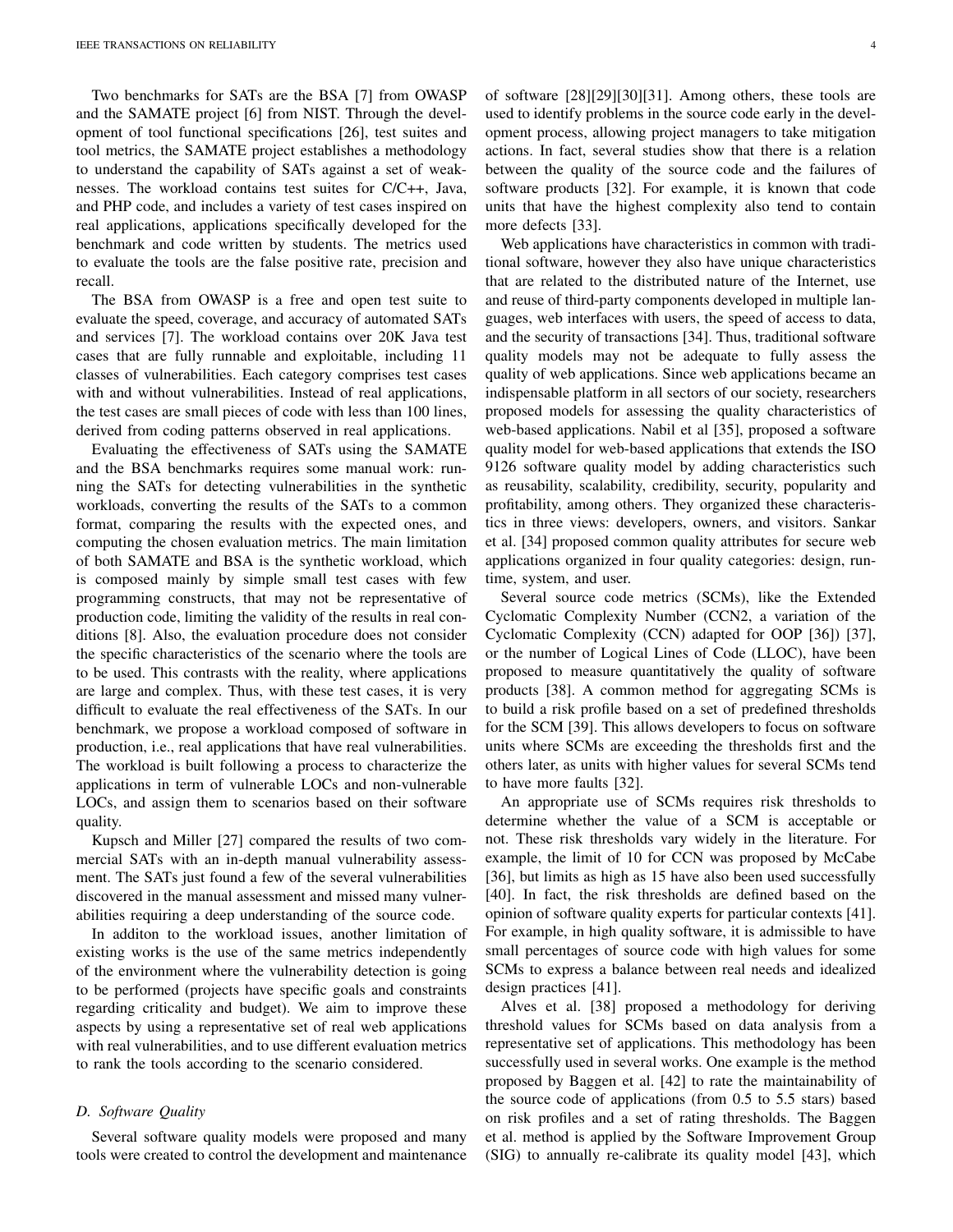forms the basis of the evaluation and certification of software maintainability conducted by SIG [44] and TViT [42].

The Static Analysis community has recognized that the analysis of source code is harder than usually assumed [45]. The participants of the NIST workshop on Software Measures and Metrics to Reduce Security Vulnerabilities (SwMM-RSV) recommended that code should be amenable to automatic analysis [45]. Therefore, the analyzability (sub-characteristic of maintainability) should be measured and increased to make the code readily analyzable. This contributes to reduce vulnerabilities, as tools tend to perform better in less complex code.

In our benchmark, the rating of applications (to distribute test cases according to the specificities of the development scenario) is done based on the Baggens et al. method. In practice, we define four range thresholds to map the applications with the four scenarios. Neither of the other existing benchmarks (SAMATE and BSA) uses software quality models to define representative workloads.

## III. BENCHMARKING APPROACH

Our benchmarking approach follows a specification-based style, where the specification defines the functions that must be achieved by the target tools, the required inputs (workload) and the outcomes (vulnerabilities and metrics) [46]. Essentially, the idea is to run the target SATs using as input a set of real-world vulnerable software and, after gathering the vulnerabilities identified by the SATs and verifying their correctness, use a small set of metrics that summarize the detection capabilities of the tools to obtain a ranking for each development scenario.

The high variety of applications constructed with heterogeneous components and the diversity of vulnerability classes make it unfeasible to define a benchmark for all SATs in all situations. Therefore, a benchmark should be specifically built or configured for a particular domain to allow making educated choices during the definition of the components [9]. In this work, defining the benchmark domain directly affects the workload and includes selecting the class of web applications (banking, social networking, etc.) and the classes of vulnerabilities (SQLi, XSS, etc.) to be detected by the target SATs. Also, the strengths and weaknesses of the workload depend on the balance of several criteria, often conflicting. Since no single workload can be strong in all criteria, there will always be a need for considering multiple workloads [46]. Therefore, our proposal is to define a set of workloads according to specific scenarios. Moreover, the workload should be built using a representative set of real software code with vulnerabilities.

The overall SAT benchmark architecture is illustrated in Fig. 1. Our approach is composed of four components that are introduced next and detailed in the following sections:

- 1) *Scenarios* requirements representing real contexts, with constraints with different criticality, where SATs will be used.
- 2) *Metrics* used to characterize and compare the effectiveness of the tools under benchmarking, in each specific scenario.



Fig. 1. General architecture of the benchmark.

- 3) *Workload* representative applications, with a set of vulnerabilities, to be used in each scenario. The classes of vulnerabilities (SQLi, XSS, etc.) should be representative of the target application domain.
- 4) *Procedure* the process to execute the benchmark using the workload. For each scenario, the benchmark produces a report with the ranking of the SATs under benchmarking, ordered using the relevant metrics.

## *A. Scenarios*

A scenario should be based on the technical needs and business impact of the applications in an organization, by means of requirements in terms of the level of security that should be satisfied and the amount of resources available during development. As an example, for a high-quality scenario (e.g., home banking), one wants to select the SAT with the highest detection rate, even if it raises more false alarms than others, since any vulnerability that is left undetected may have a high impact if successfully exploited. Therefore, all resources that are required to check the warnings produced by the SAT and to fix the vulnerabilities are assumed to be available. On the other hand, for medium-quality scenario (e.g., corporate site), one may want the SAT with the highest detection rate, but that does not raise too many false alarms, since the resources available to deal with those false alarms are not unlimited.

In our approach, four criticality levels representing realistic scenarios are considered. We adapted the names of the scenarios defined by Antunes et al. [9] to better represent their requirements, but maintaining their scope:

- 1) *Highest-quality* every vulnerability missed may be a big problem due to the criticality of the application. For this scenario the goal is to select the SAT reporting the highest number of vulnerabilities even if reporting many false alarms.
- 2) *High-quality* given that the criticality of applications is not the highest, a few vulnerabilities may be missed if that lowers the number of false alarms. For this scenario the goal is to select the SAT reporting the highest number of vulnerabilities but not too many false alarms.
- 3) *Medium-quality* vulnerabilities may be missed at the cost of reducing the false alarms. For this scenario the goal is to select a SAT reporting few false alarms at the cost of skipping some vulnerabilities.
- 4) *Lowest-quality* every false alarm is an important cause of concern due to tight budget restrictions. The goal for this scenario is to select the SAT reporting the lowest number of false alarms while still reporting vulnerabilities.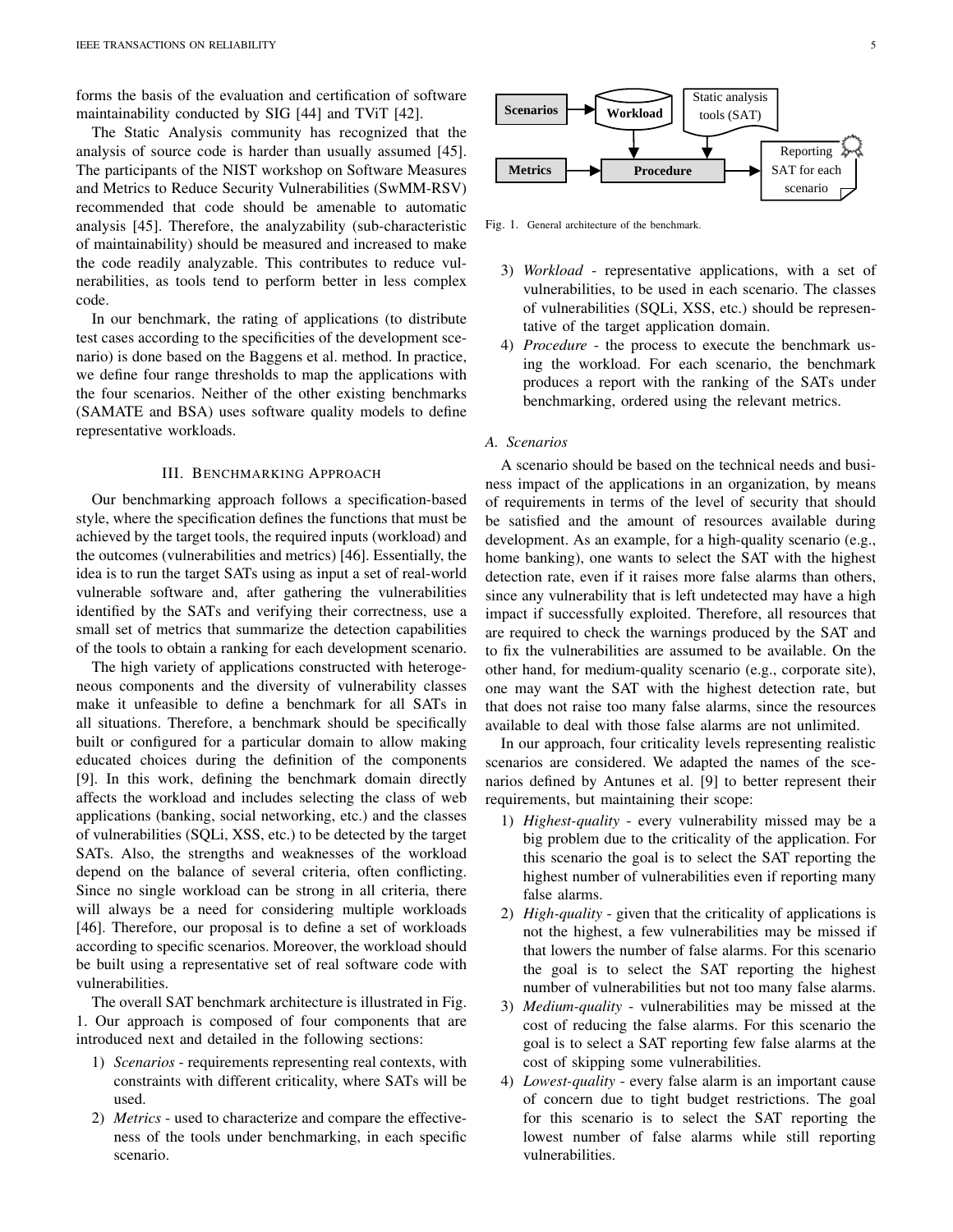The definition and usage of scenarios is very helpful for software developers and decision makers because they can control the acceptable/expected outcomes of the static analysis process for each project that fits in a scenario.

## *B. Metrics*

To compare the results and rank the benchmarked SATs we propose the use of metrics that are adequate to the vulnerability detection scenario. For each scenario, we propose one main metric to rank the tools and a tiebreaker metric used only when there is a tie among tools (see Table I), adapted from Antunes et al. [9]. In practice, the metrics depend on the vulnerability detection goals, which are related with the amount of available resources to fix the vulnerabilities. For example, in the highestquality scenario the chosen metric is recall, which allows finding the highest number of vulnerabilities at any cost, even ignoring the precision of the results. Only in the case of a tie, the precision is used to rank first the tool that reports less false alarms.

The next paragraphs describe the evaluation metrics and present some arguments why the metrics portray the effectiveness of the SATs in each scenario, considering that the number of Negative (N, non-vulnerabilities) instances are more frequent than the Positive (P, vulnerabilities) instances in the workload. The metrics *Recall* and *F-Measure* are focused on all P instances. The metric *Precision* is focused on some P instances (i.e., the outcomes of the SATs). The metrics *Informedness* and *Markedness* focus on all P and all N instances, by means of true positives (TP, vulnerabilities classified correctly), false positives (FP, non-vulnerabilities classified incorrectly or false alarms), true negatives (TN, nonvulnerabilities classified correctly), and false negatives (FN, vulnerabilities classified incorrectly or missed vulnerabilities) [47].

• *Recall* – The proportion of true vulnerabilities that are correctly identified as such, ranking first the SAT reporting the highest number of TPs required for the highestquality scenario, and for the high-quality and mediumquality scenarios in case of a tie.

$$
Recall = \frac{TP}{TP + FN} \tag{1}
$$

• *Informedness* – How consistently a SAT predicts the outcome of both a TP and a TN, i.e., how informed a SAT is for the specified condition, versus chance. Every TP increases the metric in the proportion 1/P and every FP decreases the metric in the proportion 1/N. Since the prevalence of P instances is less than the prevalence of

TABLE I SUMMARY OF METRICS BY SCENARIO

| Scenario            | Metric              | Tiebreaker |
|---------------------|---------------------|------------|
| 1 - Highest-quality | Recall              | Precision  |
| 2 - High-quality    | <b>Informedness</b> | Recall     |
| 3 - Medium-quality  | F-Measure           | Recall     |
| 4 - Low-quality     | Markedness          | Precision  |

N instances, the metric prioritizes SATs reporting more vulnerabilities and at the same time not too many FPs, which is the goal of the high-quality scenario.

$$
Informedness = Recall + InverseRecall - 1 \quad (2)
$$

$$
Informedness = \frac{TP}{TP + FN} + \frac{TN}{FP + TN} - 1
$$
 (3)

• *Precision* – Proportion of the classified positive cases that are correctly classified. This metric is used only as tiebreaker. Thus, from a list of tools reporting the same number of vulnerabilities the best one is the SAT with highest Precision (i.e., less FPs reported).

$$
Precision = \frac{TP}{TP + FP}
$$
 (4)

• *F-Measure* – The harmonic mean of precision and recall. In this metric, the TPs have twice the weigh of the FPs. Thus, it is suitable for the medium-quality scenario where it is preferable to fix less vulnerabilities than fix more vulnerabilities and at the same time to consume resources checking FPs.

$$
F-Measure = \frac{2 \times TP}{2 \times TP + FP + FN}
$$
 (5)

• *Markedness* – How consistently the SAT has the outcome as a marker, i.e. how marked a condition is for the specified SAT, versus chance. The metric sums the proportions of the positives and the negatives that are correctly identified as such. The Precision  $(1<sup>st</sup>$  part of the formula 6) focus on the FPs reported by the SATs and handles only part of the N instances. Therefore, based on the Precision, a SAT reporting no FPs is better than a SAT reporting all vulnerabilities but at least one FP. This fits with the required for the low-quality scenario, where there are no resources for addressing FPs. The Inverse Precision  $(2^{nd}$  part of formula 6) focus on the FNs (i.e., the vulnerabilities that were left undetected) and handles only part of P instances. Thus, the metric for SATs with the same inverse precision, ranks first the SAT reporting more vulnerabilities. Thus, the metric portrays the required goal for the low-quality scenario.

$$
Markedness = Precision + Inverse Precision \quad (6)
$$

$$
Marketness = \frac{TP}{TP + FP} + \frac{TN}{FN + TN} \tag{7}
$$

#### *C. Workload*

The perfect workload is a large set of real applications of diverse sizes, developed according to typical industry practices and with all vulnerabilities identified [45]. However, such workload does not exist and creating it is an unfeasible task that would consume immense resources. To limit this problem, we propose a process based on the results of several SATs combined with manual review for finding vulnerabilities and non-vulnerabilities in real software. The proposed process to build the workload is presented in Fig. 2, and it involves three stages (illustrated by the gray boxes in the figure), which are discussed in the following subsections.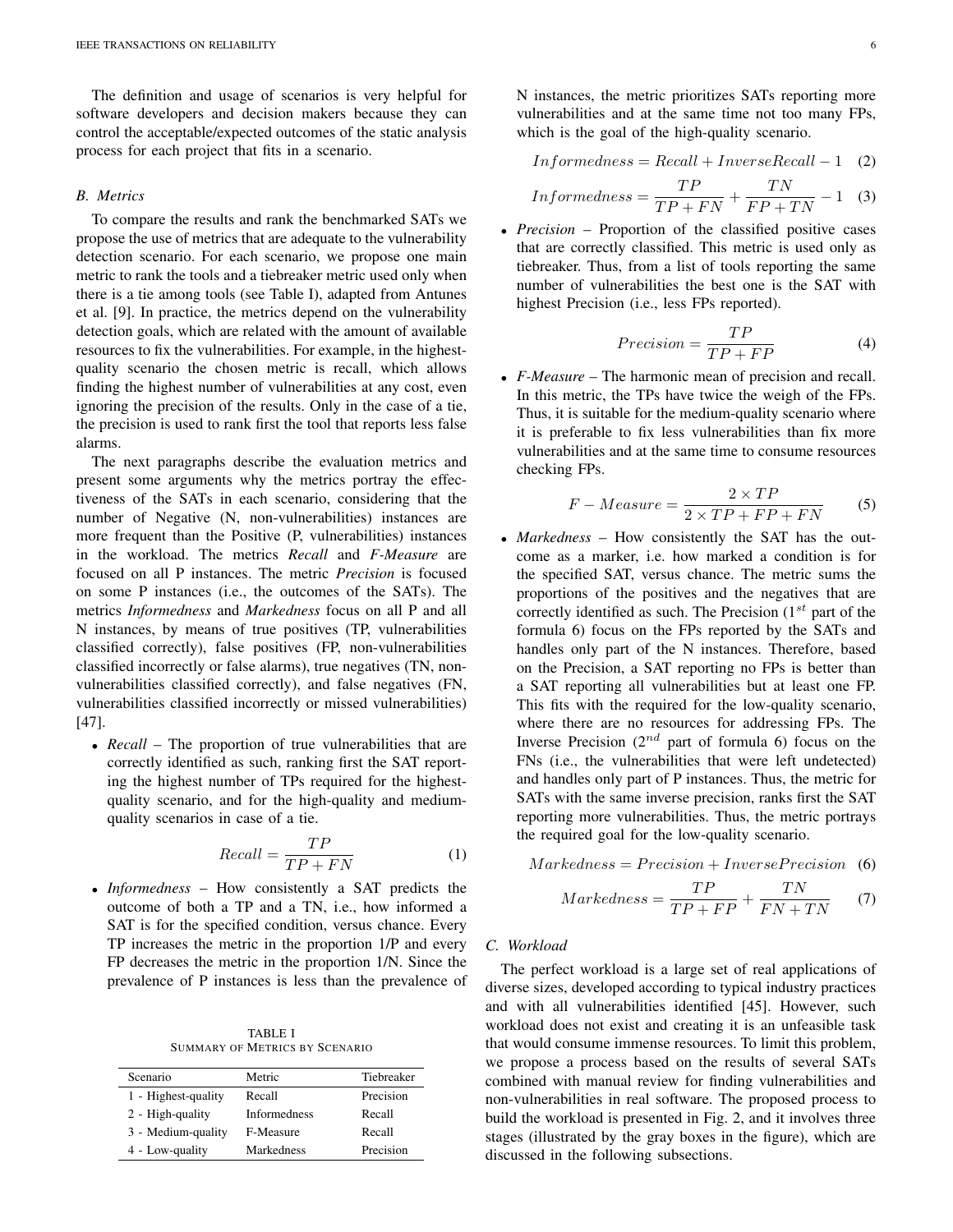

Fig. 2. Process to compose the workload.

## *Stage 1: Collecting the source code of vulnerable applications*

The methodology to select a representative set of vulnerable applications to define the workload includes the following steps, represented in Fig. 3:

- 1) Choosing applications in the benchmarking domain for which source code is available (SATs require the source of the application to detect vulnerabilities).
- 2) Choosing the classes of vulnerabilities that are relevant in the benchmark domain.
- 3) Collecting all vulnerabilities of the chosen applications registered in their development repository or from vulnerability databases, e.g. WPVD, CVE, and Bugtraq.
- 4) Selecting only vulnerabilities with a Proof of Concept (PoC), i.e., vulnerabilities for which a proof that they can be exploited exists (i.e. the attack that can be done and the code of the application that is affected by it, are available).
- 5) Downloading the applications with the vulnerabilities with PoCs from source code repositories.

A major advantage of this methodology over existing benchmarks (like those from NIST and OWASP) is the representativeness of the vulnerabilities since they exist in real applications and are proven to be exploitable.

*Stage 2: Assigning applications to scenarios*



Fig. 3. Process for collecting vulnerable applications.

1) *Assigning ratings to applications.* This is based on the approach proposed by Baggen et al. [42] for rating the maintainability of the source code of applications (from 0.5 to 5.5 stars). The Baggens approach uses a standardized measurement model based on the ISO/IEC 9126 definition of maintainability and a small set of SCMs (e.g., Cyclomatic Complexity Number (CCN2) [37]). These SCMs are used to measure the Software Product Properties (SPPs) (e.g., Unit Complexity) of the software. Table II lists the SCMs used to measure the SPPs including the level of measure. Table III outlines the SPPs and their relationship with the subcharacteristics of maintainability. The table also includes an example of assigning a rating to an application. The ratings of the sub-characteristics are obtained by averaging the ratings of the selected properties (marked with a  $' \times$ '). The final rating is obtained by adding the average ratings and dividing by 4 (in the example:  $(4.0+4.0+2.6+3.5)$  / 4 = 3.5 stars).

The Baggen's approach is implemented in three major steps and requires as input: i) a large set of applications in the benchmarking domain; ii) a set of percentages of code to represent; and iii) a table of rating thresholds for each SCM. For i) we use the applications of our workload, and for ii) and iii) we adopt the same values proposed by Baggen et al., since they were successfully used in several works. The first step is the extraction of the values of the SCMs. There are many free tools for gathering the SCMs (e.g., PHPdepend [37]). Afterwards, using the values of all SCMs of all applications we derived the ratings for each SCM of each application. Finally, we obtain the ratings of the applications by averaging the ratings of the sub-characteristics of maintainability, as described before.

2) *Assigning applications to scenarios.* This step is based on a simple scheme for mapping the ratings with scenarios. Since the ratings vary from 0.5 to 5.5 in ascending quality order and the scenarios from 1 to 4 in descending level of criticality, we used the following mapping rating-scenario: [4.5, 5.5] - Scenario 1 (highestquality); [3.5,4.5[ - Scenario 2 (high-quality); [2.5, 3.5[ - Scenario 3 (medium quality); and [0.5, 2.5[ - Scenario 4 (low-quality). As shown, we used intervals of one



Fig. 4. Process for assigning applications to scenarios.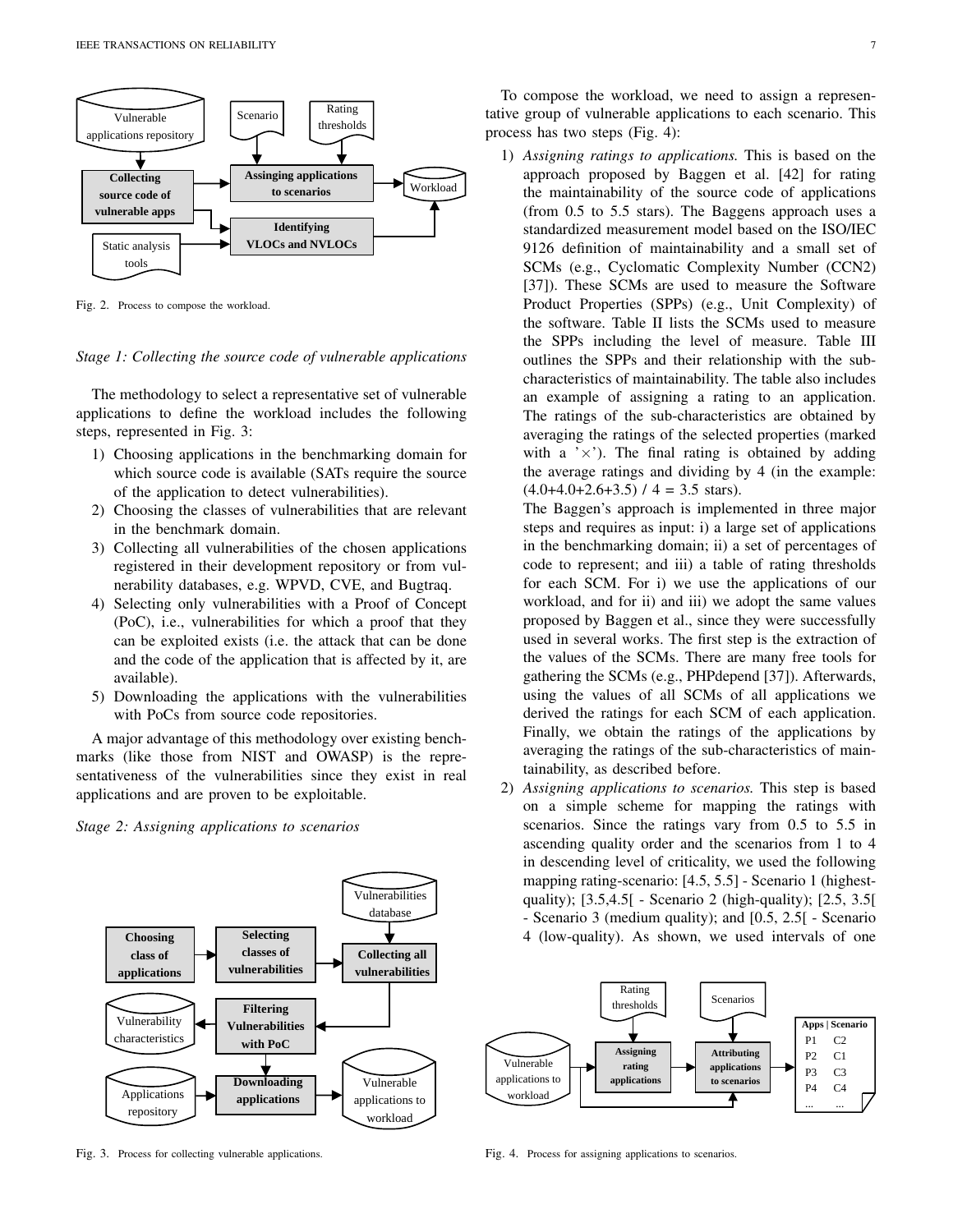TABLE II SCMS FOR EVALUATING THE SPPS

| <b>SPP</b>      | <b>SCM</b>       |                | Level Description                                    |  |  |  |  |  |
|-----------------|------------------|----------------|------------------------------------------------------|--|--|--|--|--|
| Duplication     | DLD.             | App.           | Duplicated Line Density [48] [49]                    |  |  |  |  |  |
| <b>Size</b>     | LLOC             | Unit           | Logical Lines of Code                                |  |  |  |  |  |
| Size            | <b>WMC</b>       | Class          | Weighted Method Count [50]                           |  |  |  |  |  |
| Complexity      | CCN <sub>2</sub> | Unit/<br>Class | Extended Cyclomatic<br>Complexity<br>Number [37]     |  |  |  |  |  |
| Coupling        | CBO              | Class          | Coupling Between Objects [51]                        |  |  |  |  |  |
| Interfacing     | <b>NPARM</b>     | Unit           | Number of parameters in functions and<br>methods     |  |  |  |  |  |
| Class Interface | CIS              | Class          | Number of non-private methods and<br>properties [52] |  |  |  |  |  |
| Testing         | NPATH            | Unit           | Number of execution paths.                           |  |  |  |  |  |
|                 |                  |                |                                                      |  |  |  |  |  |

value for mapping the ratings into the scenarios, trying to respect Baggens approach, except for the less stringent (and less relevant) scenario, which accommodates all the ratings below 2.5 (code of lower quality).

#### *Stage 3: Identifying vulnerabilities and non-vulnerabilities*

To evaluate a SAT, we need to know which LOCs are vulnerable (i.e., positive instances (P=TP+FN), or VLOCs) and which LOCs are not vulnerable (i.e., negative instances (N=FP+TN), or NVLOCs). However, for large code bases, this is a hard task that requires a thorough review by security experts, and the result may not be completely accurate (as experts can also make mistakes). To address this problem we propose the procedure discussed next.

A vulnerability may manifest in a restricted set of constructs (e.g., XSS in the PHP echo, mysqli query, etc.) of the programming language, named sensitive sinks (SS), which can be viewed as site (location) in the code that can be exploited if some malcrafted input is used as argument [53]. Although the number of VLOCs in an application is limited to the lines that include such constructs, the number of vulnerabilities can potentially be greater than the number of SS, as one SS may have several vulnerabilities. For example, the PHP echo "\$name \$city", may have two XSS vulnerabilities (due to the two variables used). In this work, we count the vulnerabilities at the level of the LOC, meaning that a LOC with one or more vulnerabilities counts as one positive instance. Next, we discuss how to characterize the VLOCs and NVLOCs and present the method to obtain them.

*a) Characterizing VLOCs:* The initial list of VLOCs of the workload are the vulnerabilities (i.e., the LOCs where the vulnerabilities are located) resulting from the process of collecting source code of vulnerable applications (Section III-C), specifically, exploitable vulnerabilities registered in public vulnerability databases. However, the number of these vulnerabilities is very low, probably lower than the real number, breaking the ground truth of the workload. Our approach to find more VLOCs in the workload is based on running several SATs and on a manual review to confirm the results. Thus, to obtain the VLOCs, we run the SATs to scan for vulnerabilities in the selected applications; then, the outputs are combined and each candidate vulnerability is manually reviewed to determinate if it is a TP (i.e., vulnerability) or a

TABLE III MAPPING OF SOFTWARE PRODUCT PROPERTIES TO ISO/IEC SUB-CHARACTERISTICS OF MAINTAINABILITY AND AN EXAMPLE

|                         |             | <b>Software Product Properties</b>                                                                                                                                       |          |          |          |          |                                                                              |                     |         |  |  |  |
|-------------------------|-------------|--------------------------------------------------------------------------------------------------------------------------------------------------------------------------|----------|----------|----------|----------|------------------------------------------------------------------------------|---------------------|---------|--|--|--|
| Sub-<br>characteristics | Juplication | Unit<br>complexity<br>Unit size<br>$\frac{1}{2}$<br>Module<br>$\frac{1}{2}$<br>Class<br>Class<br>Class<br>$\frac{1}{2}$<br>Class<br>complexity<br>intitude $\frac{1}{2}$ |          |          |          |          | $\begin{array}{c}\text{Class} \\ \text{interface} \\ \text{size}\end{array}$ | <b>Testing</b><br>Ĵ | Average |  |  |  |
| Ratings example         | 5.0         | 4.0                                                                                                                                                                      | 3.0      | 4.0      | 3.0      | 3.0      | 2.0                                                                          | 3.0                 |         |  |  |  |
| Analyzability           | X           | $\times$                                                                                                                                                                 | $\times$ |          |          |          |                                                                              |                     | 4.0     |  |  |  |
| Changeability           | ×           | $\times$                                                                                                                                                                 |          | $\times$ | $\times$ |          |                                                                              |                     | 4.0     |  |  |  |
| Stability               |             |                                                                                                                                                                          |          |          |          | $\times$ | $\times$                                                                     | $\times$            | 2.6     |  |  |  |
| Testability             |             | X                                                                                                                                                                        | $\times$ | $\times$ |          |          |                                                                              | $\times$            | 3.5     |  |  |  |
|                         |             |                                                                                                                                                                          |          |          |          |          | Maintainability rating (average: $\star \star \star \star$ )                 |                     | 3.5     |  |  |  |

FP (i.e., non-vulnerability). Thus, the initial VLOCs merged with all TPs becomes the list of positive instances (P) and all FPs becomes part of the list of negative instances (N) or non-vulnerable LOCs (NVLOCs). Note that, if available, other approaches for detecting vulnerable lines of code may be integrated in the benchmarking process.

*b) Characterizing NVLOCs:* The first list of NVLOCs is limited to the FPs reported by the tools used in the process above. Therefore, if the tools report few FPs, the size of the set will be small, so the values of the metrics that depend on the number of NVLOC (e.g., informedness) would not be representative if only those were considered. A naive way to identify more NVLOCs would be to calculate the difference between all the LOCs and the VLOCs. However, this would result in an extreme unbalance between VLOCs and NVLOCs. In this case, FPs would have a very small (or negligible) effect on the metrics based on the NVLOCs. For example, the results for the informedness metric would become very similar (slightly lower) to the results for the recall metric, thus loosing usefulness. To overcome this problem, we propose to consider as NVLOCs only the LOCs that constitute a sensitive sink (SS) with at least one variable, but for which no vulnerability is known or has been detected. SS function calls without any variable are not possible to be vulnerable, thus they are not considered as NVLOCs. This way, the list of NVLOCs in the workload is created by merging two lists: the first comes from the process of characterizing vulnerable LOCs (previous subsection), which contains the FP identified there, and the second results from a process to identify more NVLOCs based on the SSs in the source code.

*c) Obtaining VLOCs and NVLOCs:* The method for obtaining VLOCs and NVLOCs includes six steps:

- 1) Identify the set of SATs to be used for defining the list of VLOCs and NVLOCs. This includes the definition of the configuration settings for the selected tools.
- 2) Detect vulnerabilities by running the SATs on the workload applications. From this step results a list of candidate VLOCs.
- 3) Manually verify the vulnerabilities reported by the tools and classify them as VLOCs or NVLOCs.
- 4) Create the list of VLOCs by merging the initial list of vulnerabilities with PoC that resulted from the process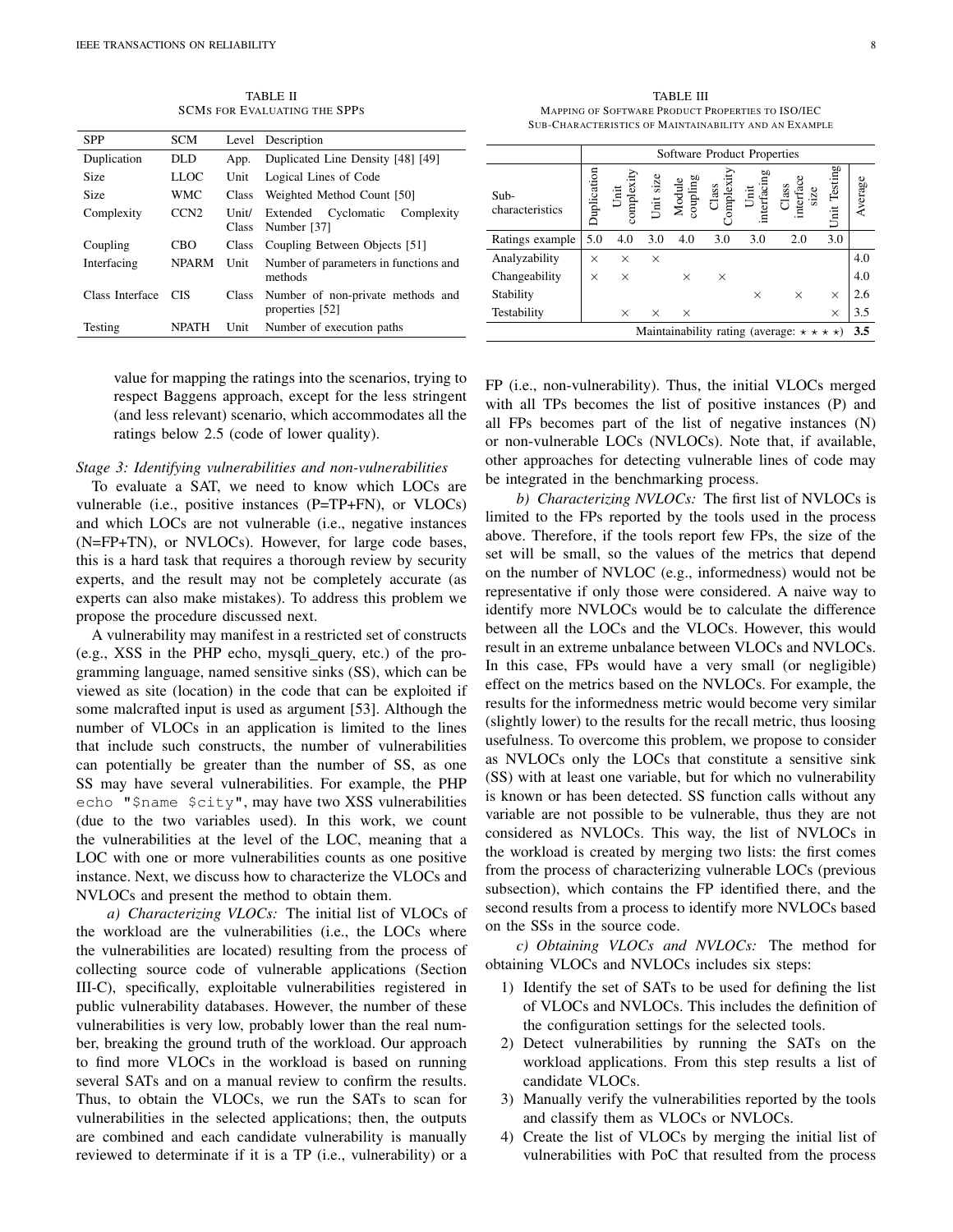of collecting the source code of vulnerable applications (see III-C) and the VLOCs from Step 3).

- 5) Create the set of NVLOCs by merging all distinct FPs reported by the tools, which will compose the first part of NVLOCs in the workload. The second part is composed by the LOCs where a SS function is called, having at least one variable, but excluding the LOCs that were labeled as VLOCs in the previous step.
- 6) Characterize the set of VLOCs, including information on the vulnerable file, the LOC and vulnerable variable, the class of vulnerability, the source inputs and sensitive sinks.

We are aware that the process for extracting VLOCs and NVLOCs may leave some vulnerabilities undetected. Consequently, an issue may occur during the execution of the benchmark if one or more SATs report previously unknown vulnerabilities. This requires a manual review to classify such findings as TPs or FPs. This allows updating the list of VLOCs and NVLOCs, but also changes the values of the metrics/ranking of SATs previously benchmarked, which may also need to be updated. Although a best effort approach, the usage of several SATs in the LOCs characterization process would minimize this problem, therefore reducing the probability of a SAT to detect unknown vulnerabilities.

#### *D. Procedure*

The benchmarking procedure is a well-defined set of steps and rules that must be followed to implement and run the benchmark (see Fig. 5):

- 1) *Preparation* identifying the SATs to be benchmarked. Different tools are executed in different ways, as they have diverse features, configurations and user interfaces, thus, whenever possible, the tools must be configured according to the characteristics of applications in the benchmark domain.
- 2) *Execution* running the SATs under benchmarking to detect vulnerabilities in the workload.
- 3) *Normalization of reports* as each tool delivers the results in a specific format, they must be normalized and merged into a single report with a standard format, including the following information: the LOCs reported as vulnerable, the files where they were found, the vulnerability class, and the application where they were discovered.
- 4) *Vulnerability verification* analysis of the SATs' results by applying three verifications: (*i*) the vulnerabilities reported by the SATs that belong to the list of VLOCs (i.e, TPs) are automatically verified by a grading program to confirm their correctness; (*ii*) the vulnerabilities reported by the SATs but that belong to the list of NVLOCs (i.e., FPs) are also automatically verified by the grading program; (*iii*) the vulnerabilities reported by the SATs that do not belong to the list of VLOCs or NVLOCs require a manual verification to confirm their vericity, and then update the lists of VLOCs and NVLOCs according to the results of the manual review (i.e., adding such vulnerabilities to the lists: if the



Fig. 5. Benchmarking procedure.

vulnerability reported is a TP, the VLOC is updated; otherwise, if it is a FP, the NVLOC list is updated).

5) *Metrics calculation and ranking* – based on the SAT outputs and their verification (previous step), the benchmark metrics are calculated automatically. Afterwards, SATs are ranked according to the metrics recommend for each scenario (see Table I).

## IV. BENCHMARK INSTANTIATION

The benchmarking approach presented before intends to be generic, meaning that it may be applied to any type of application and class of vulnerabilities for the evaluation of any set of SATs. In this section, we present an instantiation of the approach, so we need to specify the workload and targets, as detailed in the following subsections.

## *A. Target applications and vulnerability classes*

The target applications are WordPress plugins and the target vulnerabilities are SQLi and XSS, which are two of the most common web application security vulnerabilities [13] and also two of the most widely exploited [17].

WordPress is extensible by means of PHP-based resources such as plugins that allow the addition of new features, templates, functions, etc. They are so common that the WordPress Plugin Directory [54] contains around 50,000 plugins with over 1.5 billion downloads. Besides being so widely used, plugins also pose a serious security problem, as many of them are developed without proper care, as shown by recent research [55]. In fact, they are responsible for lots of vulnerabilities and, since a single plugin may be used in thousands of websites, they are an attractive target for hackers.

## *B. Workload*

Next, we describe the composition of the workload for the benchmark, based on WordPress plugins, and following the process presented in Section III-C.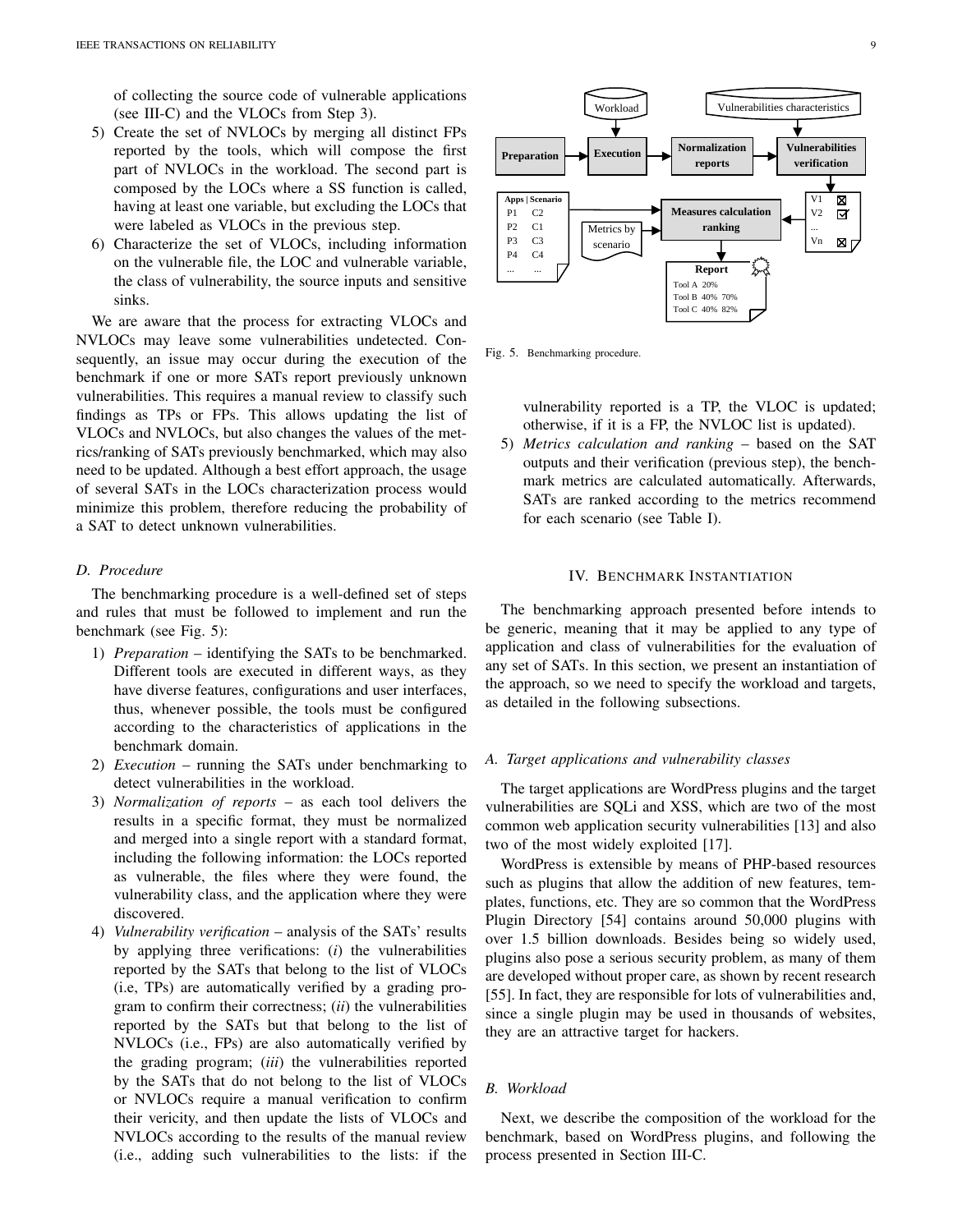*1) Collecting the source code of vulnerable applications:* We used the online WPScan Vulnerability Database (WPVD) to collect WordPress plugins with SQLi and XSS vulnerabilities, including PoC and more details, like the CVE identifier [56]. The result was a list of 134 WP plugins with 152 SQLi and 67 XSS vulnerabilities registered. Forty-two of these plugins contain both classes of vulnerabilities, while 79 contain only SQLi and 13 only XSS. To have an idea of their relevance, overall these plugins have been downloaded over 77 million times and they are used in business, ecommerce, monetization, social networking (Google, Facebook, Youtube), photo and video gallery, registration, admin, advertising, email, bookings, reservations, events management, newsletter, e-learning and document manager. The list of plugins, including rating information, distribution per scenario, vulnerabilities and other details, is available online [57]. It is important to emphasize that, using the workload that we created, researchers can evaluate other SATs with little effort.

The plugins were developed in PHP using POP (Procedure Oriented Programming) and OOP (Object Oriented Programming). Notice that, in PHP, the presence of classes does not imply an object-oriented design. Thus, it is frequent to find procedural code using objects and OOP code using procedural code. Overall, we have 31 POP plugins and 103 OOP plugins (Table IV). The workload contains 466,164 LLOCs (Logical Lines of Code), where 39.5% are POP, 47.8% OOP, and 12.7% a mix of both. The number of LOCs is 1,023,081 where 32% are POP, 57% OOP, and 11% a mix of both.

*2) Assigning applications to scenarios:* For gathering the measures of the SCMs to evaluate the SPPs listed in Table II, we used three tools: PHPdepend v2.5.0 [37] for gathering the LLOC, WCM, CCN2, CBO, CIS, and NPTAH metrics; SonarQube v5.2 [30] for the DLD metric; and PHPMD v2.6.0 for the NPARM metric.

The results of applying the methodology for assigning applications to scenarios (see III-C) are presented in Table IV, which shows the number of plugins that compose the workload, distributed over the four scenarios. Scenario 1 (highest-quality) has a lower number of plugins compared with 2 (high-quality) and 3 (medium quality). This is realistic as code with very high quality is not so common. Moreover, the WordPress plugins considered have been download and used so many times that a given level of quality is expected (they would not be used that much if that was not the case). Thus, the number of high- and medium-quality plugins is also much higher than the number of low-quality plugins (scenario 4).

The SATs failed analyzing several of files of the plugins

TABLE IV PLUGIN BACKGROUND INFORMATION

| Scenarios       | OOP | <b>POP</b> | Total | $\%$ Tot. | Files | LLOC   | %LIOC |
|-----------------|-----|------------|-------|-----------|-------|--------|-------|
| Highest-quality | 10  | 2          | 12    | 89        | 352   | 19542  | 4.2   |
| High-quality    | 39  | 17         | 56    | 41.8      | 1687  | 122835 | 26.4  |
| Medium-quality  | 40  | 11         | 51    | 38.1      | 2208  | 211297 | 45.3  |
| Low-quality     | 14  |            | 15    | 11.2.     | 728   | 112490 | 24.1  |
| Total           | 103 | 31         | 134   | 100       | 4975  | 466164 | 100   |

TABLE V DISTRIBUTION OF VULNERABILITIES AND NON-VULNERABILITIES BY SCENARIOS AND TOOLS/VD

|      | Scenario       | phpSAFE |     | <b>RIPS</b> |                | <b>VD</b>      | Total | <b>NV</b> | Total |       |
|------|----------------|---------|-----|-------------|----------------|----------------|-------|-----------|-------|-------|
|      |                | TP      | FP  | TP          | FP             | FP             |       |           | P     | N     |
|      | 1              | 29      | 5   | $\theta$    | $\theta$       | 17             | 5     | 84        | 41    | 89    |
|      | $\overline{2}$ | 274     | 58  | 43          | $\overline{2}$ | 35             | 60    | 1068      | 308   | 1128  |
| SQLi | 3              | 99      | 50  | 153         | 113            | 22             | 163   | 2053      | 251   | 2216  |
|      | 4              | 36      | 32  | 1           | $\Omega$       | 10             | 32    | 1105      | 46    | 1137  |
|      | Total          | 438     | 145 | 197         | 115            | 84             | 260   | 4310      | 646   | 4570  |
|      | 1              | 96      | 16  | 113         | 29             | 3              | 43    | 947       | 168   | 990   |
|      | $\overline{c}$ | 1149    | 76  | 887         | 188            | 1              | 223   | 5673      | 1767  | 5896  |
| XSS  | 3              | 951     | 264 | 1775        | 487            | $\overline{4}$ | 652   | 9370      | 2315  | 10022 |
|      | $\overline{4}$ | 244     | 33  | 369         | 89             | 5              | 116   | 3481      | 535   | 3597  |
|      | Total          | 2440    | 389 | 3144        | 793            | 13             | 1034  | 19471     | 4785  | 20505 |
|      | Total          | 2878    | 534 | 3341        | 908            | 97             | 1294  | 23781     | 5431  | 25075 |

(see section V). We observed that the percentage of LLOC where at least one SAT failed the analysis decreases as the quality of the code increases. The percentages are 56% for the low-quality scenario, 50% for the medium-quality scenario 35%, for the highest-quality scenario, and 38% for the highquality scenario. This shows that the code with better quality (i.e., less complex, as recommended by the participants in the SwMM-RSV NISTs workshop [45]) increases the probability of being successfully analyzed by the SATs. As a side effect, this contributes to reducing vulnerabilities in the software, since they are more likely to be detected by the SATs. Because users have different requirement constraints regarding the code quality and this in turn has a direct impact on the ability to detect vulnerabilities, it is very important to have the benchmark configured for scenarios based on the internal software quality.

*3) Identifying vulnerabilities and non-vulnerabilities:* The first part of the list of VLOCs was given by the information collected from the WPScan Vulnerability Database (WPVD). To obtain the second part, we ran two free SATs, RIPS [58] and phpSAFE [55], to scan for vulnerabilities in the workload. The SATs were configured by default for PHP entry points, SS and sanitization functions (e.g., htmlentities, mysql real escape string). The results were manually reviewed as defined in our design approach (Section III-C).

The list of NVLOCs considered is the combination of the FPs reported by the tools with the list of LOCs that have at least one SS outputting at least one variable. For this, we developed a PHP script for gathering all SS function calls of the source code files based on their Abstract Syntax Tree (AST). From this list, we removed those already labeled as VLOCs. The script was executed individually for each file. A manual check of random samples has been performed to increase the trust on the accuracy of the NVLOCs identified.

Table V presents the results obtained using our approach. Overall, 7,725 (FP: 1,294 + TP: 5,431) LOCs were extracted from the outputs of the tools and manually reviewed (80.8% of TPs and 19.2% of FPs). The table depicts, for each tool, the number of TPs and FPs, followed by the number of vulnerabilities in the WPVD database (column VD) [56]. The column Total FP is the union of the FPs of the tools, and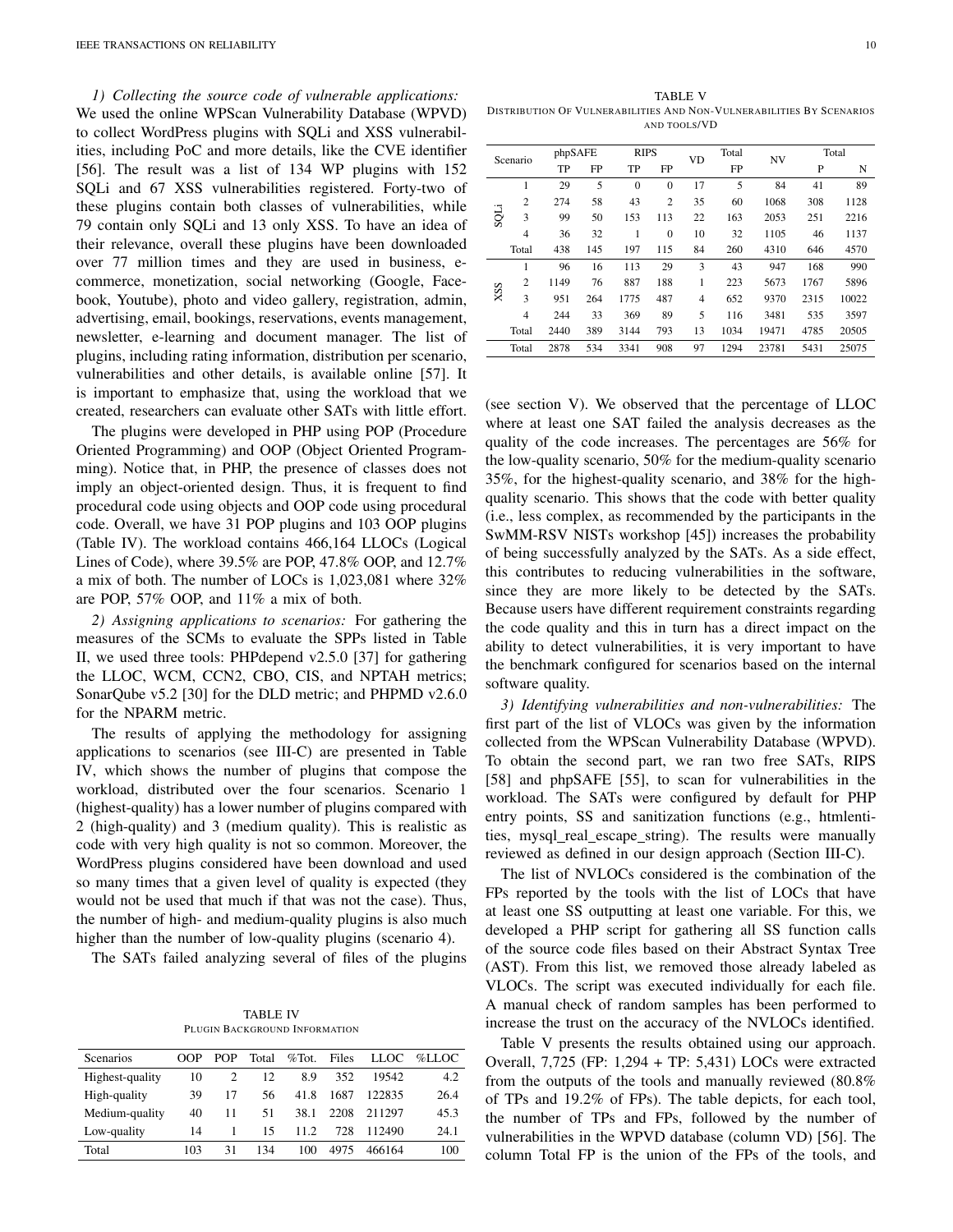NV shows the NVLOCs obtained in the previous step (VLOC characterization). The two last columns show the number of positive instances and negative instances (combination of the FPs with the NV). These columns are used for calculating the metrics and should be updated during the execution of the *benchmarking procedure* if a SAT under testing reports a new vulnerability.

An important aspect regarding the VLOCs is that the number of vulnerabilities reported in the WPVD (97, see table V) is far from the reality (5431, see table V). In fact, we were able to detect a much larger number of true vulnerabilities using the SATs. This emphasiszeds the capability and relevance of static analysis to detect vulnerabilities.

## V. EXPERIMENTAL EVALUATION

The main goal of this experimental evaluation is to demonstrate the benchmark, validate the benchmarking process and, at the same time, confirm/deny the following hypothesis:

- $H_1$  The best SAT is the same across different scenarios.
- $H<sub>2</sub>$  The best SAT is the same across different classes of vulnerabilities.

We focus on free SATs as both occasional developers and professional software houses wanting to speed up the development process and reduce cost tend to use free tools as much as possible. Furthermore, such tools are easily available for research and results can be published without infringing licensing agreements. In practice, we evaluated the following tools: RIPS v0.55 [58], Pixy v3.03 [20], phpSAFE [55], WAP v2.0.1 [59], and WeVerca v20150804 [60]. RIPS and Pixy are the two most referenced PHP SATs in the literature, but they are not ready for OOP analysis. Pixy performs tainted analysis and alias analysis, but has not been updated since 2007, and RIPS has only been developed as open source until 2014. RIPS recently released a commercial version able to fully analyze OOP code [61]. WAP, phpSAFE, and WeVerca are more recent tools under active development, and they are prepared for OOP code. In terms of configuration, phpSAFE, RIPS, WAP and Pixy are configured by default for PHP entry points, sensitive sinks and sanitization functions (e.g., *htmlentities*, *mysql real escape string*). WeVerca does not allow configuration and includes, out of the box, a programmed list of entry points, sensitive sinks and sanitization functions.

#### *A. Ranking the Static Analysis Tools*

We ran the benchmark for all the SATs searching for XSS and SQLi vulnerabilities in the workload plugins. Overall, WAP was able to analyze all plugins, but seven of them only partially. Pixy analyzed partially 103 plugins (i.e., fails in 1473 files) and WeVerca was not able to analyze 20 source files of 14 plugins. phpSAFE was unable to fully analyze 18 plugins (130 files), taking a very long time on those plugins without returning any results. RIPS outputted the message "*Code is object-oriented. This is not supported yet and can lead to false negatives*" for 76 plugins (2179 files). In practice, the tools could not fully analyze some plugin/files, reporting runtime errors or taking a very long time without any results.

TABLE VI RANKING OF TOOLS BY SCENARIO: SQLI

|                 |                |                |     |           |                | Main                | Tiebreaker |
|-----------------|----------------|----------------|-----|-----------|----------------|---------------------|------------|
| Tool            | TP             | FP             | FN  | <b>TN</b> | Plugins        | Metric              | Metric     |
| Highest-quality |                |                |     |           | Recall         | Precision           |            |
| <b>WAP</b>      | 49             | $\overline{4}$ | 26  | 83        | 7              | 0.653               | 0.925      |
| phpSAFE         | 29             | 5              | 46  | 82        | 5              | 0.387               | 0.853      |
| WeVerca         | $\theta$       | $\overline{0}$ | 75  | 87        | $\theta$       | 0.000               |            |
| <b>RIPS</b>     | $\Omega$       | $\overline{0}$ | 75  | 87        | $\theta$       | 0.000               |            |
| Pixy            | $\mathbf{0}$   | $\overline{0}$ | 75  | 87        | $\overline{0}$ | 0.000               |            |
| High-quality    |                |                |     |           |                | <b>Informdeness</b> | Recall     |
| phpSAFE         | 274            | 58             | 72  | 1057      | 30             | 0.740               | 0.792      |
| <b>WAP</b>      | 44             | $\overline{4}$ | 302 | 1111      | 12             | 0.124               | 0.127      |
| <b>RIPS</b>     | 43             | $\overline{2}$ | 303 | 1113      | 8              | 0.123               | 0.124      |
| WeVerca         | 18             | 1              | 328 | 1114      | 6              | 0.051               | 0.052      |
| Pixy            | 16             | $\mathbf{0}$   | 330 | 1115      | 7              | 0.046               | 0.046      |
| Medium-quality  |                |                |     |           |                | F-Measure           | Recall     |
| <b>RIPS</b>     | 153            | 113            | 114 | 2101      | 6              | 0.574               | 0.573      |
| phpSAFE         | 99             | 50             | 168 | 2164      | 15             | 0.476               | 0.371      |
| <b>WAP</b>      | 72             | $\overline{0}$ | 195 | 2214      | 11             | 0.425               | 0.270      |
| Pixy            | 54             | 13             | 213 | 2201      | $\overline{4}$ | 0.323               | 0.202      |
| WeVerca         | 21             | 34             | 246 | 2180      | 3              | 0.130               | 0.079      |
| Low-quality     |                |                |     |           |                | Markedeness         | Precision  |
| <b>WAP</b>      | 5              | $\overline{0}$ | 45  | 1137      | $\overline{2}$ | 0.962               | 1.000      |
| <b>RIPS</b>     | 1              | $\overline{0}$ | 49  | 1137      | 1              | 0.959               | 1.000      |
| phpSAFE         | 36             | 32             | 14  | 1105      | 7              | 0.517               | 0.529      |
| WeVerca         | $\theta$       | $\overline{0}$ | 50  | 1137      | $\mathbf{0}$   |                     |            |
| Pixy            | $\overline{0}$ | $\mathbf{0}$   | 50  | 1137      | $\overline{0}$ |                     |            |

This results from limitations of the static analysis tools used, potentially due to the size/complexity of some files.

The results by scenario for SQLi and XSS vulnerabilities are listed in Table VI and Table VII, respectively. The columns TP, FP, FN, and TN show the confusion matrix for the corresponding SAT. The data in the table are firstly ordered by the main metric (*Metric*), and secondly ordered by the tiebreaker metric (*Tiebreaker*), as recommended for each scenario (in the current case, the tiebreaker metric was not needed, but previous work found cases where a tiebreak metric was useful [9]). The *Plugins* column shows the number of plugins where the SATs found vulnerabilities. The ratings of the SATs in the tables are relative, not absolute.

Focusing on SQLi (Table VI) the tool chosen for each scenario was: WAP for the *highest-quality* scenario; phpSAFE for the *high-quality*; RIPS for the *medium-quality scenario*, despite having detected vulnerabilities in just a few plugins (6); and WAP for the *low-quality scenario*, with few vulnerabilities found (5) and zero FPs. As for XSS vulnerabilities (Table VII) RIPS was the best SAT for the *highest-quality* and *the medium-quality scenarios*; phpSAFE was the best SAT for the *high-quality scenario*; and WAP was the best SAT for the *low-quality scenario*. Unlike for SQLi, all tools found XSS vulnerabilities in all scenarios.

In general, the results show that the best solution for vulnerability detection depends on the chosen scenario and on the class of vulnerabilities. Therefore, *hypotheses H*<sup>1</sup> *(the best SAT is the same across different scenarios) and H*<sup>2</sup> *(the best*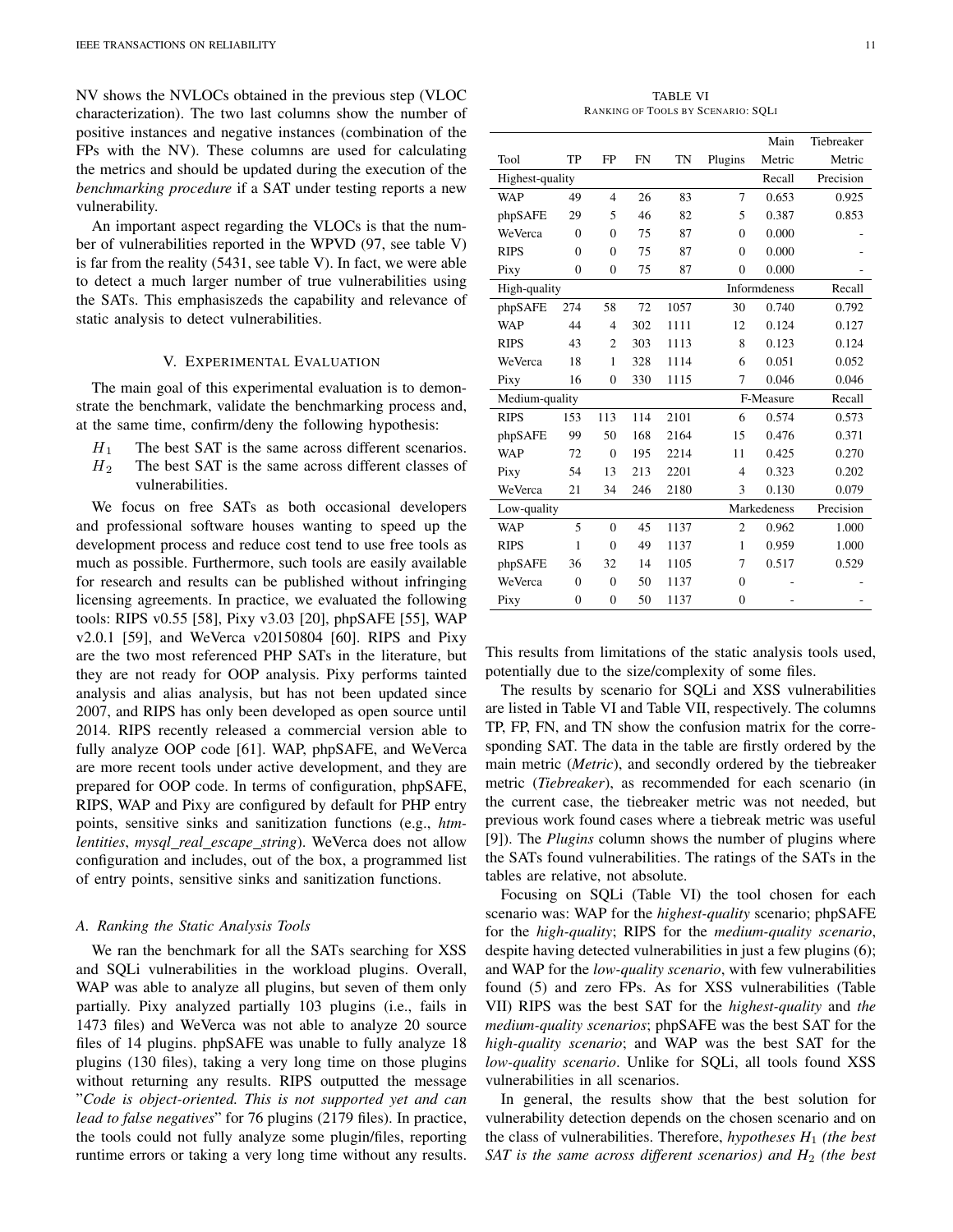*SAT is the same across different classes of vulnerabilities) are both false*. In fact, the detection capabilities of the SATs are not uniform across the two classes of vulnerabilities, nor across scenarios even if considering the same class of vulnerabilities. A relevant observation is that, in almost all cases, the SATs analyzed are better at detecting XSS than SQLi.

We also verified whether or not the metrics we used were the best to rank the SATs in each scenario. To confirm this, we simulated the ranking procedure using the other metrics and compared these results with those that we have in Tables VI and VII. The resulting confusion matrices (TP, FP, FN, and TN in the Tables VI and VII) show that the metrics we have selected are the best to rank the SATs for each scenario.

#### *B. Results for BSA and SAMATE*

In this section, we compare our results with the results using BSA and SAMATE, in order to show the capabilities and limitations of the different metrics for ranking SATs. First, we present BSA and SAMATE metrics, then their results on ranking the five SATs, and finally we compare our rankings with the SAMATE and BSA.

*1) SAMATE Metrics:* The metrics proposed by the SA-MATE for evaluating the tools are Precision, F-Score (i.e., F-Measure), Recall and Discrimination Rate (DR). The DR is applied to a pair of test cases: the bad and the good. The bad test case has a vulnerability and the good test case is essentially the bad test with the vulnerability fixed. While every TP counts

TABLE VII RANKING OF TOOLS BY SCENARIO: XSS

|                 |      |     |      |      |           | Main                | Tiebreaker |
|-----------------|------|-----|------|------|-----------|---------------------|------------|
| Tool            | TP   | FP  | FN   | TN   | Plugins   | Metric              | Metric     |
| Highest-quality |      |     |      |      |           | Recall              | Precision  |
| <b>RIPS</b>     | 113  | 29  | 55   | 961  | 10        | 0.673               | 0.925      |
| phpSAFE         | 102  | 18  | 66   | 972  | 8         | 0.607               | 0.853      |
| Pixy            | 69   | 14  | 99   | 976  | 7         | 0.411               |            |
| WeVerca         | 44   | 5   | 124  | 985  | 7         | 0.262               |            |
| <b>WAP</b>      | 23   | 6   | 145  | 984  | 3         | 0.137               |            |
| High-quality    |      |     |      |      |           | <b>Informdeness</b> | Recall     |
| phpSAFE         | 1164 | 90  | 678  | 5735 | 46        | 0.617               | 0.792      |
| <b>RIPS</b>     | 1013 | 194 | 829  | 5631 | 46        | 0.517               | 0.127      |
| WeVerca         | 436  | 50  | 1406 | 5775 | 25        | 0.228               | 0.124      |
| Pixy            | 453  | 148 | 1389 | 5677 | 28        | 0.221               | 0.052      |
| <b>WAP</b>      | 219  | 55  | 1623 | 5770 | 18        | 0.110               | 0.046      |
| Medium-quality  |      |     |      |      | F-Measure | Recall              |            |
| <b>RIPS</b>     | 1812 | 490 | 577  | 9479 | 43        | 0.773               | 0.573      |
| phpSAFE         | 970  | 267 | 1419 | 9702 | 41        | 0.535               | 0.371      |
| Pixy            | 717  | 56  | 1672 | 9913 | 23        | 0.454               | 0.270      |
| WeVerca         | 621  | 21  | 1768 | 9948 | 19        | 0.410               | 0.202      |
| <b>WAP</b>      | 344  | 13  | 2045 | 9956 | 18        | 0.251               | 0.079      |
| Low-quality     |      |     |      |      |           | Markedeness         | Precision  |
| <b>WAP</b>      | 62   | 3   | 483  | 3591 | 6         | 0.835               | 1.000      |
| phpSAFE         | 244  | 33  | 301  | 3561 | 10        | 0.803               | 1.000      |
| WeVerca         | 73   | 8   | 472  | 3586 | 7         | 0.785               | 0.529      |
| <b>RIPS</b>     | 377  | 91  | 168  | 3503 | 10        | 0.760               |            |
| Pixy            | 51   | 7   | 494  | 3587 | 9         | 0.758               |            |

Since DR is applied to pairs of test cases, we would need a vulnerability free version of each plugin (i.e., with all vulnerabilities fixed) to calculate it. However, for many plugins there is no fixed version available, so we could not compute the DR metric. A key aspect is that the DR does not consider the goals of the vulnerability detection in scenarios. For example, in the high-quality scenario every vulnerability found is important. However, ranking the tools using the DR metric will rank first a tool reporting no FPs but less TPs than a tool reporting more TPs but reporting a number of FPs greater than the difference of TPs of the tools  $(2^{nd} – 1^{st})$ .

*2) BSA Metrics:* The BSA established a scientific way to evaluate and compare tools. It defined a single metric called benchmark accuracy score (BAS) which is equivalent to the Informedness metric normalized to the range -100 to 100 [7]. It is based on the confusion matrix (TP, FP, FN, and TN) and is essentially a Youden Index, which is a standard way of summarizing the accuracy of a set of tests [7]. The metric is calculated as following:

$$
BAS = (TPR - FPR) \times 100\tag{8}
$$

The TPR and FPR metrics are respectively the True Positive Rate or Recall and False Positive Rate as defined in Section III-B.

The BSA established chart plots (scorecard) for visualizing the performance of a tool or tools (see Fig. 6 to 8). The charts plot the TPR versus FPR to provide a visual indication of the results of the tools, showing how well each tool finds TPs and avoids FPs. The charts include a slope one diagonal random guess line. It means that a tool on that diagonal reported the same rate of TPs and FPs, and its score is zero. The left-up corner of charts represents an ideal tool and the right-bottom corner the worst. Therefore, going up is good because the tool is reporting TPs and going to the right is bad because the tool is reporting FPs. Tools above the diagonal line have a TPR greater than the FPR and tools below the line have FPR greater than the TPR. On the charts, the BAS metric is the normalized distance from the point (TPR, FPR) down to the diagonal line. The charts can include the results of several tools by vulnerability class or the average of all vulnerability classes of the tools to provide an overall rank of the tools.

*3) Results:* Except for the DR metric, the SAMATE metrics coincide with some of our metrics. The results for those metrics where presented before in the tables VI and VII. As the remaining metrics of SAMATE (recall, F-Score and precision) are not used for explicitly ranking the tools, we do not include that analysis here (i.e., the F-Score for the scenario highestquality, the Precision and the Recall for the scenario mediumquality, etc.). However, they can be calculated with the data in the referred tables.

Using the data from tables VI and VII, we computed the values of the BSA metrics, as shown in Table VIII for SQLi and Table IX for XSS (the tools are sorted using the BAS metric). Note that, since the BAS metric is based on the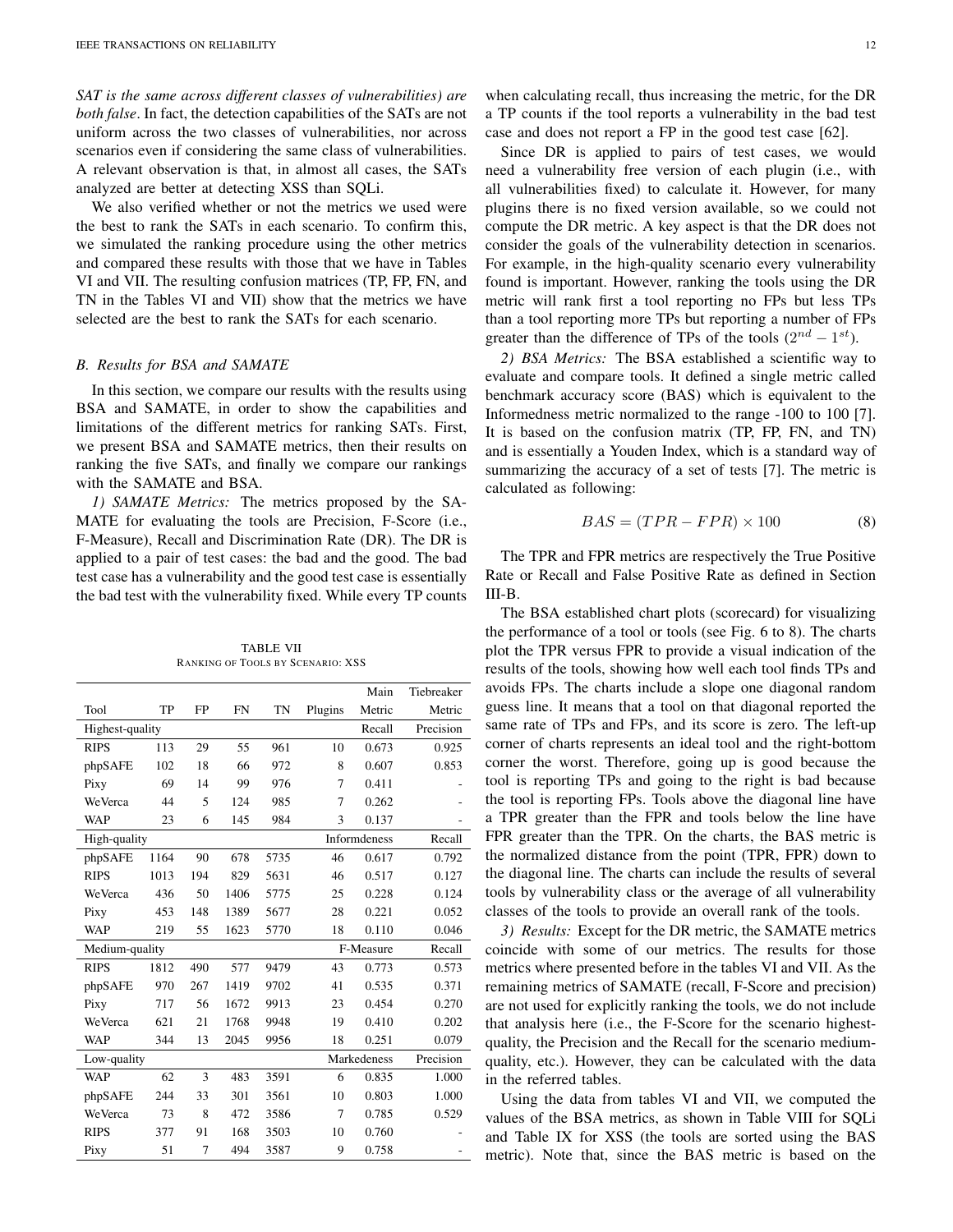informedness metric, the ranking of the tools for the highquality scenario is the same of our benchmark.

For all scenarios and classes of vulnerabilities, the values of the TPR are at least 10 times higher than the values of the FPR. This shows the importance of identifying the NVLOCs in production software, to allow characterizing the strengths and limitations of the tools. In fact, the tools are not reporting FPs in many of the places where the sensitive sinks are, which are the places where a tool may find a vulnerability.

Fig. 6 and Fig. 7 present the chart plots (similar to the ones provided by the OWASP BSA) showing the results of the tools by scenario for SQLi and XSS, respectively. The order of the items in the captions stands for the order of the tools ranked using the BAS metric. The graphs include the average of all tools. As shown, all tools score above the diagonal line, i.e., TPR is greater than FPR.

Table X details the values of our main metrics for SQLi and XSS vulnerabilities considering the inexistence of scenarios (without assigning scenarios to the plugins). We observed that, depending on the class of vulnerability, the same tool comes first for almost all the metrics: phpSAFE for SQLi and RIPS for XSS.

Table XI presents the results using the BSA metrics not considering the scenarios, and Fig. 8 shows the respective graphs. The results are similar to the results of using our main metrics, thus phpSAFE is better for SQLi and RIPS for XSS. We verified that both tools are far above the average of all tools (see Fig. 8). However, when using scenarios this distance is much shorter. This means that, without scenarios, both strengths and limitations of the tools may be masked.

*4) Comparing our results with SAMATE and BSA:* As mentioned before, it was not possible to calculate the DR metric from SAMATE. Therefore, we do not provide ranking of the tools using this metric. Next, we compare our results with the remaining SAMATE metrics (precision, F-Measure, and recall).

The SAMATE recall and F-Measure metrics rank first the same SATs for all scenarios and classes of vulnerabilities as our main metrics, with the exception of the low-quality scenario in which recall ranks a different SAT for both classes of vulnerabilities and F-Measure ranks a different SAT

TABLE VIII RANKING OF TOOLS BY SCENARIO AND BAS METRIC: SQLI

| Highest-quality |            |            |            | High-quality |            |            |            |
|-----------------|------------|------------|------------|--------------|------------|------------|------------|
| Tools           | <b>TPR</b> | <b>FPR</b> | <b>BAS</b> | Tools        | <b>TPR</b> | <b>FPR</b> | <b>BAS</b> |
| <b>WAP</b>      | 65.3       | 4.6        | 60.7       | phpSAFE      | 79.2       | 5.2        | 74.0       |
| phpSAFE         | 38.7       | 5.7        | 32.9       | <b>WAP</b>   | 12.7       | 0.4        | 12.4       |
| WeVerca         | 0.0        | 0.0        | 0.0        | <b>RIPS</b>  | 12.4       | 0.2        | 12.2       |
| <b>RIPS</b>     | 0.0        | 0.0        | 0.0        | WeVerca      | 5.2        | 0.1        | 5.1        |
| Pixy            | 0.0        | 0.0        | 0.0        | Pixy         | 4.6        | 0.0        | 4.6        |
| Medium-quality  |            |            |            | Low-quality  |            |            |            |
| <b>RIPS</b>     | 57.3       | 5.1        | 52.2       | phpSAFE      | 72.0       | 2.8        | 69.2       |
| phpSAFE         | 37.1       | 2.3        | 34.8       | <b>WAP</b>   | 10.0       | 0.0        | 10.0       |
| WAP             | 27         | 0.0        | 27         | <b>RIPS</b>  | 2.0        | 0.0        | 2.0        |
| Pixy            | 20.2       | 0.6        | 19.6       | WeVerca      | 0.0        | 0.0        | 0.0        |
| WeVerca         | 7.9        | 1.5        | 6.3        | Pixy         | 0.0        | 0.0        | 0.0        |

TABLE IX RANKING OF TOOLS BY SCENARIO AND BAS METRIC: XSS

| Highest-quality |      |            |            | High-quality |            |            |            |  |
|-----------------|------|------------|------------|--------------|------------|------------|------------|--|
| Tools           | TPR  | <b>FPR</b> | <b>BAS</b> | <b>Tools</b> | <b>TPR</b> | <b>FPR</b> | <b>BAS</b> |  |
| <b>RIPS</b>     | 67.3 | 2.9        | 64.3       | phpSAFE      | 63.2       | 1.5        | 61.6       |  |
| phpSAFE         | 60.7 | 1.8        | 58.9       | <b>RIPS</b>  | 55         | 3.3        | 51.7       |  |
| Pixy            | 41.1 | 1.4        | 39.7       | WeVerca      | 23.7       | 0.9        | 22.8       |  |
| WeVerca         | 26.2 | 0.5        | 25.7       | Pixy         | 24.6       | 2.5        | 22.1       |  |
| WAP             | 13.7 | 0.6        | 13.1       | <b>WAP</b>   | 11.9       | 0.9        | 10.9       |  |
| Medium-quality  |      |            |            | Low-quality  |            |            |            |  |
| <b>RIPS</b>     | 75.8 | 4.9        | 70.9       | <b>RIPS</b>  | 69.2       | 2.5        | 66.6       |  |
| phpSAFE         | 40.6 | 2.7        | 37.9       | phpSAFE      | 44.8       | 0.9        | 43.9       |  |
| Pixy            | 30.0 | 0.6        | 29.5       | WeVerca      | 13.4       | 0.2        | 13.2       |  |
| WeVerca         | 26.0 | 0.2        | 25.8       | <b>WAP</b>   | 11.4       | 0.1        | 11.3       |  |
| WAP             | 14.4 | 0.1        | 14.3       | Pixy         | 9.4        | 0.2        | 9.2        |  |

for XSS vulnerabilities. Comparing with our benchmark, the SAMATE precision metric, for SQLi, ranks the same SATs for the highest-quality and low-quality scenarios and different SATs for the other scenarios. For XSS, it ranks the same SAT for the high-quality scenario and a different SAT for the other scenarios. The SAMATE precision metric reveals that WAP is more precise for SQLi, and WeVerva for XSS. However, unlike our main metric, markedness, the precision should not be used for ranking the tools as it ignores the P reported by the tools.

Regarding BSA, the results of ranking the tools using the BAS metric are similar to the ranking using our metrics, except in the low-quality scenario and for both SQLi and XSS, where the ranking of the tools is different. In summary,



Fig. 6. Benchmark SQLi comparison by scenario.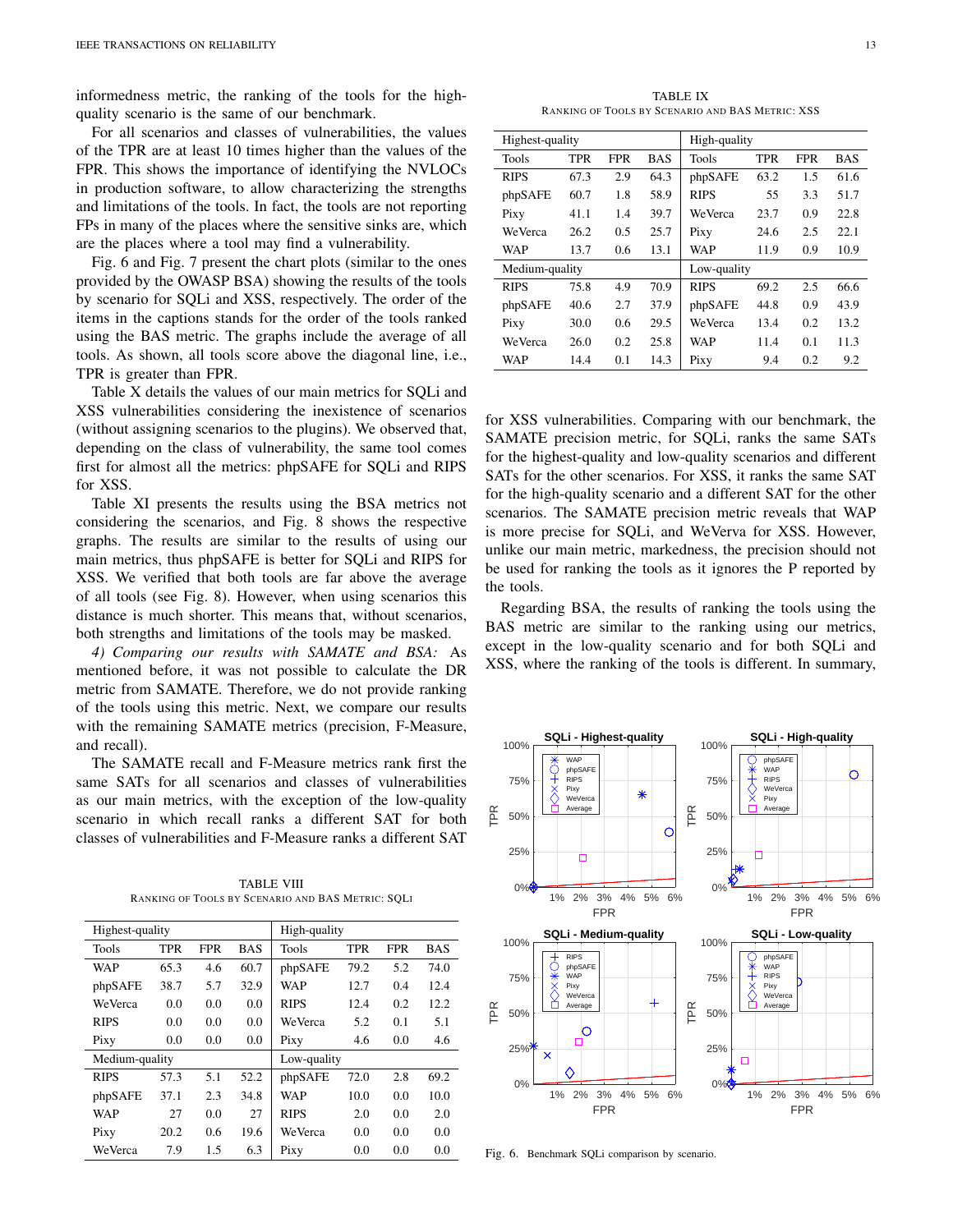

Fig. 7. Benchmark XSS comparison by scenario.



Fig. 8. Benchmark SQLi and XSS comparison without scenarios.

the BAS metric does not provide useful information to the users when they need to choose tools with different security

TABLE X RANKING OF TOOLS CONSIDERING ALL PLUGINS AND ALL OUR MAIN METRICS

| SOLi         |        |             |            |             |       |             |       |  |  |  |
|--------------|--------|-------------|------------|-------------|-------|-------------|-------|--|--|--|
| <b>Tools</b> | Recall | Tools       | Infor.     | Tools       | $F-M$ | Tools       | Mark. |  |  |  |
| phpSAFE      | 0.59   | phpSAFE     | 0.56       | phpSAFE     | 0.66  | <b>WAP</b>  | 0.84  |  |  |  |
| <b>RIPS</b>  | 0.27   | <b>RIPS</b> | 0.24       | <b>RIPS</b> | 0.38  | Pixy        | 0.72  |  |  |  |
| <b>WAP</b>   | 0.23   | <b>WAP</b>  | 0.23       | <b>WAP</b>  | 0.37  | phpSAFE     | 0.69  |  |  |  |
| Pixy         | 0.09   | Pixy        | 0.09       | Pixy        | 0.17  | <b>RIPS</b> | 0.52  |  |  |  |
| WeVerca      | 0.05   | WeVerca     | 0.05       | WeVerca     | 0.10  | WeVerca     | 0.39  |  |  |  |
|              |        |             | <b>XSS</b> |             |       |             |       |  |  |  |
| <b>RIPS</b>  | 0.73   | <b>RIPS</b> | 0.63       | <b>RIPS</b> | 0.73  | WeVerca     | 0.78  |  |  |  |
| phpSAFE      | 0.63   | phpSAFE     | 0.48       | phpSAFE     | 0.63  | phpSAFE     | 0.75  |  |  |  |
| Pixy         | 0.40   | Pixy        | 0.25       | Pixy        | 0.40  | <b>RIPS</b> | 0.73  |  |  |  |
| WeVerca      | 0.38   | WeVerca     | 0.23       | WeVerca     | 0.38  | <b>WAP</b>  | 0.72  |  |  |  |
| <b>WAP</b>   | 0.23   | <b>WAP</b>  | 0.13       | <b>WAP</b>  | 0.23  | Pixy        | 0.70  |  |  |  |

TABLE XI RANKING OF TOOLS CONSIDERING ALL PLUGINS AND BAS METRICS

| SOLi        |      |            |            | <b>XSS</b>   |            |     |            |
|-------------|------|------------|------------|--------------|------------|-----|------------|
| Tools       | TPR  | <b>FPR</b> | <b>BAS</b> | <b>Tools</b> | <b>TPR</b> | FPR | <b>BAS</b> |
| phpSAFE     | 59.3 | 3.2        | 56.2       | <b>RIPS</b>  | 67.1       | 3.9 | 63.1       |
| <b>RIPS</b> | 26.7 | 2.5        | 24.2       | phpSAFE      | 50.2       | 2.0 | 48.2       |
| <b>WAP</b>  | 23.0 | 0.2        | 22.9       | Pixy         | 26.1       | 1.1 | 25         |
| Pixy        | 9.5  | 0.3        | 9.2        | WeVerca      | 23.7       | 0.4 | 23.3       |
| WeVerca     | 5.3  | 0.8        | 4.5        | <b>WAP</b>   | 13.1       | 0.4 | 12.7       |

requirements. In fact, tools with the same BAS might have different TPRs and FPRs. However, in projects with more demanding security requirements, the priority may be to find as many vulnerabilities as possible. On the other hand, for projects with tight budgets and where the security is not important, the priority may be to limit the number of results to observe.

Using as workload all the plugins without distributing them across the scenarios, leads our metrics and the BAS metric to rank first the same tools (phpSAFE for SQLi and RIPs for XSS), except fo the markedness metric. In practice, we obtained the WAP tool for SQLi and the WeVerca tool for XSS. Thus, we can conclude that organizing the workload in scenarios and defining metrics according to their goals is useful since it allows exploring the capabilities of the tools in different contexts. For example, code with poor quality may have unfeasible execution paths, which require more sophisticated analysis to avoid FPs.

As a final note on the results, we observe that the metrics for evaluating security tools should be improved, considering, for example, the inclusion of different weighs for TPs and FPs. In fact, when we use the recall metric, we are assuming for TPs and FPs a weight of one and zero, respectively.

#### VI. BENCHMARKING PROPERTIES AND VALIDATION

The results of running the benchmark show that the proposed approach can be used to successfully rank SATs in different scenarios. In this section, we discuss the key properties of the benchmark instantiation for WordPress plugins and SQLi and XSS vulnerabilities, and discuss the validation of the proposed process.

#### *A. Discussion on the benchmark properties*

To be accepted, any benchmark should fulfill a set of key properties: representativeness, repeatability, non-intrusiveness, scalability, portability, and simplicity of use [14] [63].

*Representativeness*: our workload includes real applications since it is composed by WordPress plugins widely used in different scenarios, with real vulnerabilities. However, the workload across the various scenarios is unbalanced, which may affect the results in some cases. For example, in the highest-quality scenario and for SQLi, only two SATs reported vulnerabilities, which may limit our study. Works using other tools are needed for improving the characterization of the vulnerable/non-vulnerable LOCs in the workload. Trust on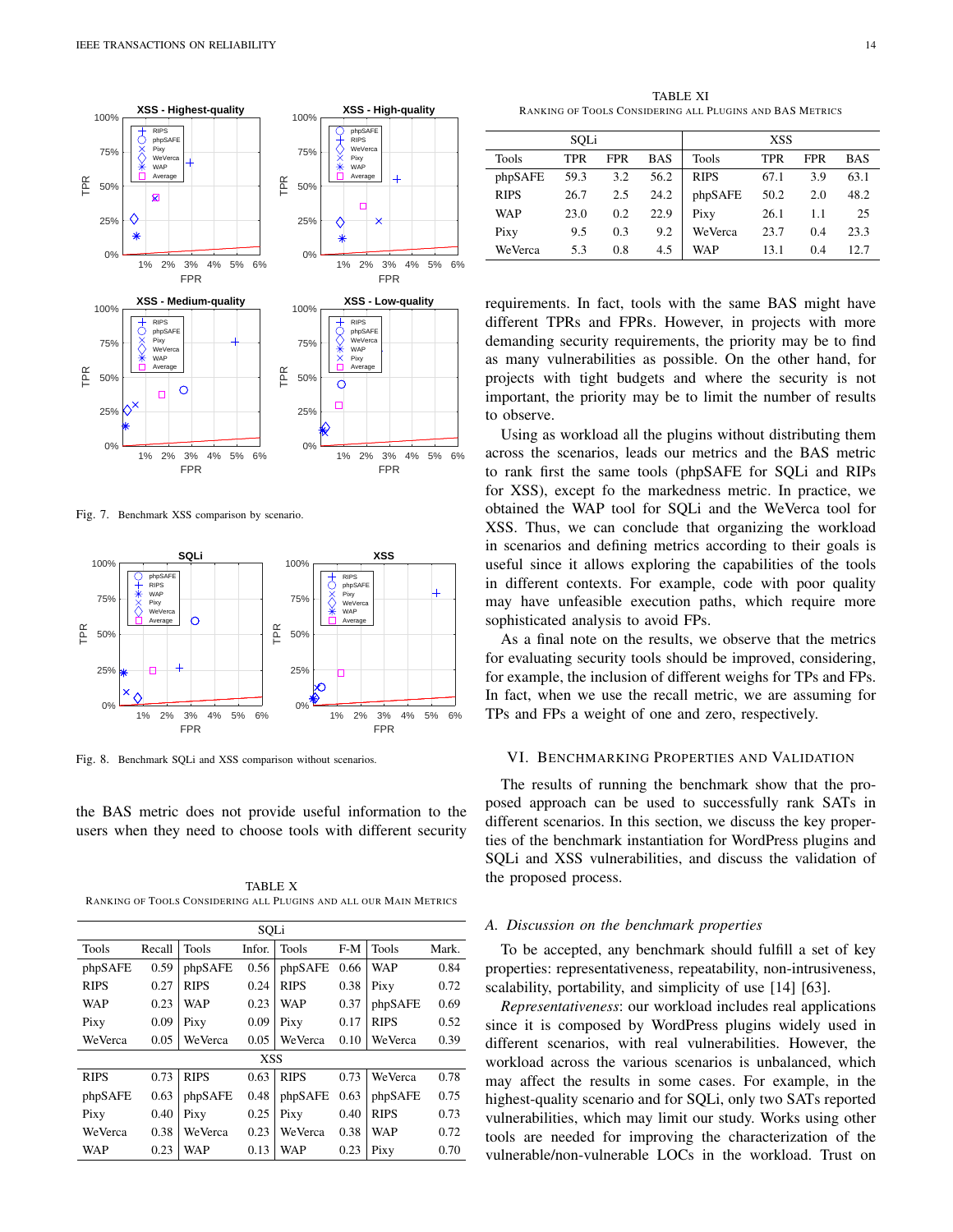the representativeness of the metrics is increased by previous works that showed that the different metrics should be considered for different vulnerability detection scenarios [8] [64].

*Repeatability*: SATs with the same settings always produce the same results as they analyze the static program structure in a deterministic way, making the results of the benchmark deterministic. We also verified this property empirically.

*Non-intrusiveness*: our approach is non-intrusive, as it does not require any change to the SATs under benchmarking.

*Scalability*: the workload can be scaled in the number and in the complexity of the tests, since the load increases proportionally, not exponentially. The benchmark can be applied without any change to the SATs with different functionalities and maturity.

*Portability*: SATs do not need to run the program being analyzed, so the benchmark can be used for evaluating different SATs able to detect SQLi and XSS vulnerabilities in PHP code, as demonstrated in the experiments. Addressing other languages and classes of vulnerabilities requires defining a new workload, following the process proposed.

*Simplicity of use*: running the benchmark takes three simple steps: 1) configuring and executing the SATs, 2) comparing the results with known vulnerable and non-vulnerable LOC, and 3) calculating the metrics and ranking the tools. These are quite straightforward, although time consuming in some cases, due to some amount of manual work involved (to verify new vulnerabilities).

#### *B. Validate the benchmarking process*

To validate our benchmarking approach, we need to validate its four main components. The *scenarios* and metrics were previously validated by Antunes et al. [9]. The *procedure* is well-known and follows existing approaches on performance and dependability benchmarking.

The *workload* is the component that influences most the results, so it should be discussed in greater detail. The proposed process to build the workload allows selecting real applications with known vulnerabilities. The instantiation of the benchmarking approach and the results of the experiments show that it is feasible, but has some limitations/difficulties. The following paragraphs discuss the main issues:

*Identifying and collecting vulnerable applications*: since there are many plugins with vulnerabilities, the likelihood of finding plugins with documented vulnerabilities is very high. In fact, results showed that our approach allows the identification of many vulnerable plugins with available source code. However, we also observed that in the WPVD there are many vulnerabilities with incomplete documentation, which is needed to evaluate SATs, such as the vulnerable file, the LOC, the vulnerable variable, and PoC. In fact, due to this lack of data, the initial number of plugins identified was dramatically reduced from 273 to 134. This problem can be minimized by using more vulnerability databases.

*Assigning applications to scenarios*: we observed that our workload is unbalanced concerning the number of plugins by scenario. However, this was expected as the number of plugins collected (134) is not very high and the real percentages of plugin with five or one stars is very low. Moreover, the distribution of the plugins by scenario seems to follow a pattern similar to a normal distribution. Adding more plugins to the workload could help mitigating this issue.

*Identifying VLOCs and NVLOCs*: the process used to identify the lists of VLOCs and NVLOCs requires updating values during the process of benchmarking when the tools report previously unknown vulnerabilities. This occurred for 2 out 3 tools, and the total number of manual reviews required was 251 (WAP: 168; WeVerca: 83). Therefore, as the number of benchmarked tools increases, the number of required reviews may decrease due the overlap of vulnerability detection between the tools. Moreover, none of the tools reported vulnerabilities in LOCs outside the lists of NVLOCs and VLOCs. This means that the process of identifying the NVLOCs can be trusted.

#### VII. CONCLUSION

In this paper, we addressed the problem of choosing adequate SATs for vulnerability detection in web applications. We proposed an approach to design benchmarks for evaluating such SATs considering different levels of criticality. Our approach combines source code metrics to automatically organize the workload in four scenarios of increasing criticality. Each scenario uses different metrics to rank the tools. To evaluate the approach, we created a benchmark for WordPress plugins and tested it with five free SATs searching for XSS and SQLi vulnerabilities in 134 WordPress plugins with real vulnerabilities, developed in PHP.

The experimental results showed that the best tool changes from one scenario to another and also depends on the class of vulnerabilities being detected. Our novel benchmark approach is a valuable tool to help project managers choosing the best SAT according to their needs and the resources available.

The comparison of the results using our metrics and the metrics from SAMATE and BSA reveals that the use of the same metrics for all scenarios makes more difficult the choice of the most appropriated tool for a project with specific requirements of security. For instance, the DR and BAS metrics may mask the capabilities of the tools when a tool reports FPs. Therefore, the metrics should be chosen according to the vulnerability detection scenario. Moreover, we found that identifying the TPs in the workload helps to better characterize the tools. However, since the number of negative instances in real applications might be much higher than the number of positive instances, the metrics should be improved to balance the weight of the TPs and FPs in the computation of the metrics.

Future work includes two main directions. First, we would like to improve our workload by adding more plugins in order to provide a balanced set of plugins between scenarios. Second, we would like to investigate the code patterns that SATs are not able to analyze. The goal is to understand the detection capabilities and the demerits of the tools (data/control/path flows, dealing with OOP constructs, complex string replace operations, etc.), to provide means to improve them.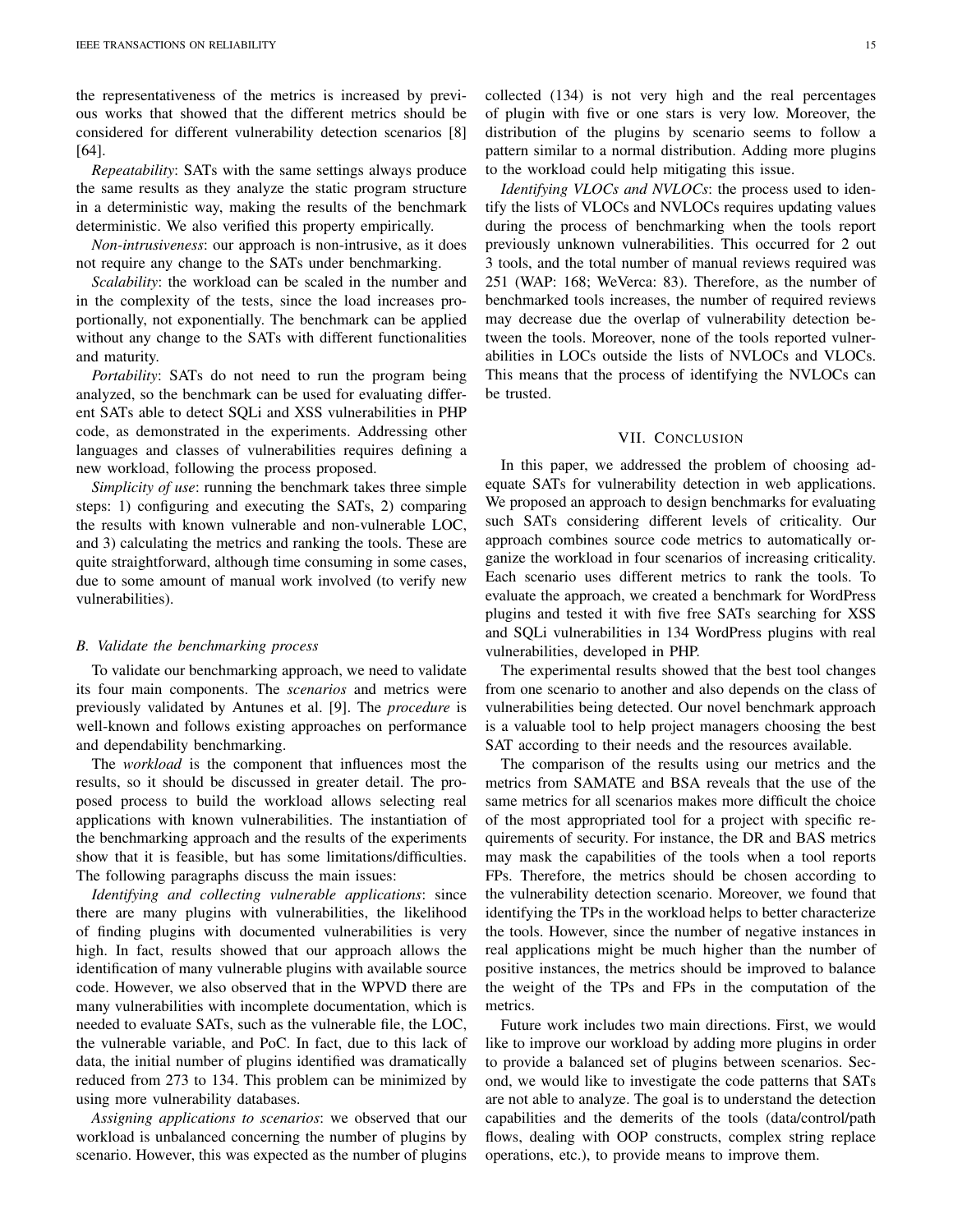#### **REFERENCES**

- [1] http://www.acunetix.com/vulnerability-scanner/, 2015-08-10.
- [2] "Annual Consumer Studies," http://www.ponemon.org/, Ponemon Institute, 2015.
- [3] A. Avizienis, J.-C. Laprie, B. Randell, and C. Landwehr, "Basic concepts and taxonomy of dependable and secure computing," IEEE Trans. Dependable Secur. Comput., vol. 1, no. 1, pp. 11–33, Jan. 2004.
- [4] V. Okun, W. F. Guthrie, R. Gaucher, and P. E. Black, "Effect of static analysis tools on software security: preliminary investigation," in Proceedings of the 2007 ACM Workshop on Quality of Protection.  $ACM$ , 2007, pp. 1-5.
- [5] A. Doupe, M. Cova, and G. Vigna, "Why johnny can't pentest: An analysis of black-box web vulnerability scanners," in Proceedings of the 7th International Conference on Detection of Intrusions and Malware, and Vulnerability Assessment, ser. DIMVA'10. Berlin, Heidelberg: Springer-Verlag, 2010, pp. 111–131.
- [6] http://samate.nist.gov/, 2015-06-12.
- [7] https://www.owasp.org/index.php/Benchmark, 2016-04-10.
- [8] A. Delaitre, B. Stivalet, E. Fong, and V. Okun, "Evaluating bug finders: Test and measurement of static code analyzers," in Proceedings of the First International Workshop on Complex faUlts and Failures in LargE Software Systems, ser. COUFLESS '15. Florence, Italy: IEEE Press, 2015, pp. 14–20.
- [9] N. Antunes and M. Vieira, "On the metrics for benchmarking vulnerability detection tools," in 2015 45th Annual IEEE/IFIP International Conference on Dependable Systems and Networks, June 2015, pp. 505– 516.
- [10] https://w3techs.com/technologies/overview/content\_management/all.
- [11] "WP Template.com," http://www.wptemplate.com/tutorials/safety-andsecurity-of-wordpress-blog-infographic.html, 2016-05-01.
- [12] "Website hacked trend report 2016-Q1," https://sucuri.net/websitesecurity/Reports/Sucuri-Website-Hacked-Report-2016Q1.pdf, 2016.
- [13] T. Gigler, B. Glas, N. Smithline, and A. van der Stock, "OWASP Top 10: The ten most critical web application security risks – RC2," OWASP Foundation, Tech. Rep., 2017.
- [14] C. Ballinger, "TPC-D: Benchmarking for Decision Support," in The Benchmark Handbook for Database and Transaction Systems (2nd Edition), J. Gray, Ed. Morgan Kaufmann, 1993.
- [15] N. L. de Poel, F. B. Brokken, and G. R. R. de Lavalette, "Automated security review of PHP web applications with static code analysis," Master's thesis, vol. 5, 2010.
- [16] M. Vieira, H. Madeira, K. Sachs, and S. Kounev, "Resilience benchmarking," Resilience Assessment and Evaluation of Computing Systems, pp. 283–301, 2012.
- [17] S. Neuhaus and T. Zimmermann, "Security trend analysis with cve topic models," in Software reliability engineering (ISSRE), 2010 IEEE 21st international symposium on. IEEE, 2010, pp. 111–120.
- [18] K. Goseva-Popstojanova and A. Perhinschi, "On the capability of static code analysis to detect security vulnerabilities," Information and Software Technology, vol. 68, pp. 18–33, Dec 2015.
- [19] V. B. Livshits and M. S. Lam, "Finding security vulnerabilities in java applications with static analysis," in Proceedings of the 14th Conference on USENIX Security Symposium - Volume 14, ser. SSYM'05, 2005, pp.  $18-18.$
- [20] N. Jovanovic, C. Kruegel, and E. Kirda, "Pixy: a static analysis tool for detecting web application vulnerabilities," in Security and Privacy, 2006 IEEE Symposium on, May 2006, pp. 6 pp.–263.
- [21] G. Wassermann and Z. Su, "Static detection of cross-site scripting vulnerabilities," in Software Engineering, 2008. ICSE'08. ACM/IEEE 30th International Conference on. IEEE, 2008, pp. 171–180.
- [22] W. Landi, "Undecidability of static analysis," ACM Letters on Programming Languages and Systems (LOPLAS), vol. 1, no. 4, pp. 323–337, 1992.
- [23] J. Fonseca, M. Vieira, and H. Madeira, "The web attacker perspective a field study," in Software Reliability Engineering (ISSRE), 2010 IEEE 21st International Symposium on, Nov 2010, pp. 299–308.
- [24] J. Fonseca and M. Vieira, "A practical experience on the impact of plugins in web security," in 2014 IEEE 33rd International Symposium on Reliable Distributed Systems (SRDS). IEEE, 2014, pp. 21–30.
- [25] P. Nunes, I. Medeiros, J. Fonseca, N. Neves, M. Correia, and M. Vieira, "On combining diverse static analysis tools for web security: An empirical study," in 2017 13th European Dependable Computing Conference (EDCC), Sept 2017, pp. 121–128.
- [26] P. E. Black, M. Kass, M. Koo, and E. Fong, "Source code security analysis tool functional specification version 1.1," February 2011.
- 
- [27] J. A. Kupsch and B. P. Miller, "Manual vs. automated vulnerability assessment: A case study," in The 1st International Workshop on Managing Insider Security Threats (MIST 2009), 2009.
- [28] "PhpMetrics.org," http://www.phpmetrics.org/, 2016-10-03. [29] "PHPMD - PHP mess detector," https://phpmd.org/, 2017-01-06.
- 
- [30] "Sonarqube.org," http://www.sonarqube.org/, 2016-11-03.<br>[31] "Software quality enhancement," http://www.squale.org/, "Software quality enhancement," http://www.squale.org/, 2016-11-03.
- [32] Ö. F. Arar and K. Ayan, "Deriving thresholds of software metrics to predict faults on open source software: Replicated case studies," Expert Systems with Applications, pp. 106–121, Nov.
- [33] M. Schroeder, "A practical guide to object-oriented metrics," IT Professional, vol. 1, no. 6, pp. 30–36, Nov 1999.
- [34] M. Sankar and A. Irudhyaraj, "Software Quality Attributes for Secured Web Applications," International Journal of Engineering Science Invention, vol. 3, no. 7, pp. 19–27, 2014.
- [35] D. Nabil, A. Mosad, and H. A. Hefny, "Web-Based Applications quality factors: A survey and a proposed conceptual model," Egyptian Informatics Journal, no. 3, pp. 211–217.
- [36] T. McCabe, "A complexity measure," IEEE Transactions on Software Engineering, vol. SE-2, no. 4, pp. 308–320, Dec 1976.
- [37] "pdepend.org," https://pdepend.org/, 2016-11-03.
- [38] T. L. Alves, C. Ypma, and J. Visser, "Deriving metric thresholds from benchmark data," IEEE International Conference on Software Maintenance, ICSM, 2010.
- [39] T. L. Alves, J. P. Correia, and J. Visser, "Benchmark-Based Aggregation of Metrics to Ratings," in 2011 Joint Conference of the 21st International Workshop on Software Measurement and the 6th International Conference on Software Process and Product Measurement. IEEE, nov, pp. 20–29.
- [40] A. H. Watson, T. J. Mccabe, and D. R. Wallace, "Special publication 500-235, structured testing: A software testing methodology using the cyclomatic complexity metric," in U.S. Department of Commerce/National Institute of Standards and Technology, 1996.
- [41] P. Oliveira, F. P. Lima, M. T. Valente, and A. Serebrenik, "RTTool: A Tool for Extracting Relative Thresholds for Source Code Metrics," in 2014 IEEE International Conference on Software Maintenance and Evolution, no. c. IEEE, Sep 2014, pp. 629–632.
- [42] R. Baggen, J. P. Correia, K. Schill, and J. Visser, "Standardized code quality benchmarking for improving software maintainability," Software Quality Journal, vol. 20, no. 2, pp. 287–307, 2012.
- [43] J. P. Correia and J. Visser, "Certification of technical quality of software products," in Proc. of the Int. Workshop on Foundations and Techniques for Open Source Software Certification, 2008, pp. 35–51.
- [44] "Software improvement group (sig)," https://www.sig.eu, January 2017.
- [45] P. E. Black and E. N. Fong, Gaithersburg, MD, Tech. Rep.
- [46] J. Kistowski, J. A. Arnold, K. Huppler, P. Cao, and J. L. Henning, "How to build a benchmark," in ICPE 2015 - Proceedings of the 6th ACM/SPEC International Conference on Performance Engineering, Feb 2015.
- [47] D. M. Powers, "Evaluation evaluation a Monte Carlo study," arXiv preprint arXiv:1504.00854, 2015.
- [48] I. Heitlager, T. Kuipers, and J. Visser, "A practical model for measuring maintainability," in Quality of Information and Communications Technology, 2007. QUATIC 2007. 6th International Conference on the, Sept 2007, pp. 30–39.
- [49] W. Hu, T. Loeffler, and J. Wegener, "Quality model based on ISO/IEC 9126 for internal quality of MATLAB/Simulink/Stateflow models," in Industrial Technology (ICIT), 2012 IEEE International Conference on. IEEE, 2012, pp. 325–330.
- [50] S. Chidamber and C. Kemerer, "A metrics suite for object oriented design," IEEE Transactions on Software Engineering, vol. 20, no. 6, pp. 476–493, 1994.
- [51] W. P. Stevens, G. J. Myers, and L. L. Constantine, "Structured design," IBM Syst. J., vol. 13, no. 2, pp. 115–139, Jun. 1974.
- [52] J. Bansiya and C. G. Davis, "A hierarchical model for object-oriented design quality assessment," IEEE Transactions on Software Engineering, vol. 28, no. 1, pp. 4–17, Jan 2002.
- [53] I. Bojanova, P. E. Black, Y. Yesha, and Y. Wu, "The bugs framework (BF): A structured approach to express bugs," in 2016 IEEE International Conference on Software Quality, Reliability and Security, QRS 2016, Vienna, Austria, August 1-3, 2016, 2016, pp. 175–182. [Online]. Available: https://doi.org/10.1109/QRS.2016.29
- [54] https://wordpress.org/plugins/, 2016-12-29.
- [55] P. Nunes, J. Fonseca, and M. Vieira, "phpSAFE: A security analysis tool for OOP web application plugins," in 45th Annual IEEE/IFIP International Conference on Dependable Systems and Networks, DSN 2015, June 22-25, 2015, pp. 299–306.